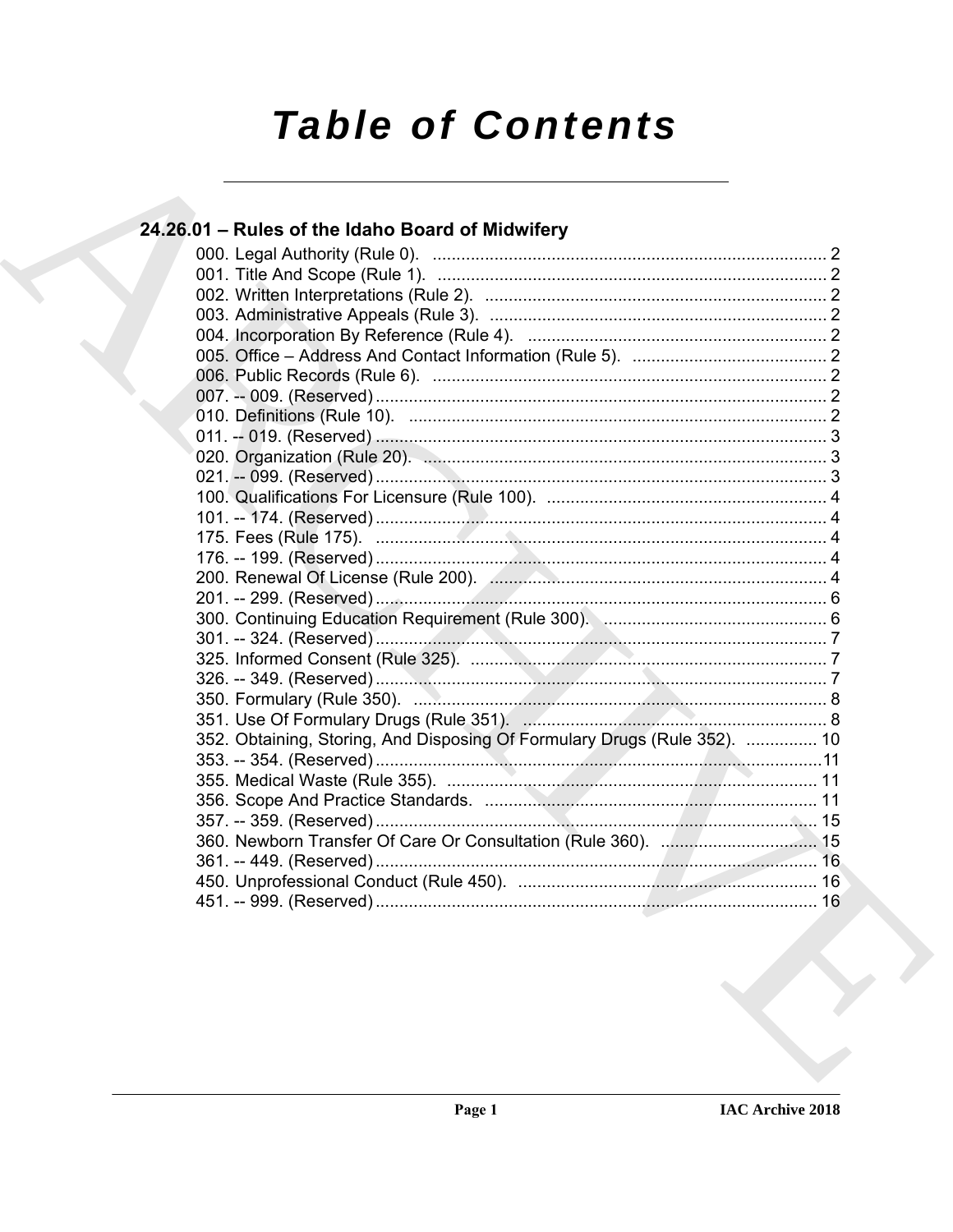### **IDAPA 24 TITLE 26 CHAPTER 01**

### **24.26.01 – RULES OF THE IDAHO BOARD OF MIDWIFERY**

### <span id="page-1-18"></span><span id="page-1-1"></span><span id="page-1-0"></span>**000. LEGAL AUTHORITY (RULE 0).**

In accordance with Section 54-5504, Idaho Code, the Idaho Board of Midwifery shall promulgate rules that implement the provisions of Chapter 55, Title 54, Idaho Code. (3-29-10)

### <span id="page-1-2"></span>**001. TITLE AND SCOPE (RULE 1).**

<span id="page-1-21"></span>**01. Title**. These rules are cited as IDAPA 24.26.01, "Rules of the Idaho Board of Midwifery."

(3-29-10)

**02. Scope**. These rules establish the framework for licensure of midwives and the provisions for what midwives are allowed to do, what they may not do, when they shall advise their clients to seek other medical advice and when to transport a client. (3-29-10)

### <span id="page-1-22"></span><span id="page-1-3"></span>**002. WRITTEN INTERPRETATIONS (RULE 2).**

The Board may have written statements pertaining to the Board's interpretation of these rules. Such interpretations, if any, are available for public inspection and copying at cost at the Board's office. (3-29-10)

### <span id="page-1-10"></span><span id="page-1-4"></span>**003. ADMINISTRATIVE APPEALS (RULE 3).**

Administrative appeals are governed by the Administrative Procedure Act, Title 67, Chapter 52, Idaho Code.  $(3-29-10)$ 

### <span id="page-1-14"></span><span id="page-1-5"></span>**004. INCORPORATION BY REFERENCE (RULE 4).**

The following documents are incorporated by reference into these rules, and are available at the Board's office and through the Board's website: (3-29-10)

<span id="page-1-17"></span>**01. Prevention of Perinatal Group B Streptococcal Disease**. Published by the Centers for Disease Control and Prevention, MMWR 2002;51 (No. RR 11), dated August 16, 2002, referenced in Paragraph 350.01.d.  $(3-29-10)$ 

<span id="page-1-16"></span>**02. Essential Documents of the National Association of Certified Professional Midwives**. Copyright date 2004, referenced in Subsection 356.01.

<span id="page-1-15"></span>**03. Analysis of the 2001 Job Analysis Survey**. Published by the North American Registry of Midwives (NARM).

### <span id="page-1-19"></span><span id="page-1-6"></span>**005. OFFICE – ADDRESS AND CONTACT INFORMATION (RULE 5).**

**24.26.01 - RUL[E](http://www.ibol.idaho.gov)S OF THE IDANTO SOARD OF MIDWIFERY**<br>
(In . IF CALL ATTITUDENTY (RIILE 0, THE DANTO SOARD OF MIDWIFERY<br>
In . TITLE AND SCORE (MLE II, then . Cape the Library last of Midwifery state manipulate mixes for<br>
in The office of the Idaho Board of Midwifery is located within the Bureau of Occupational Licenses, 700 W. State Street, Boise, Idaho 83702. The Bureau is open between the hours of 8:00 a.m. and 5:00 p.m. each day except Saturdays, Sundays and holidays. The Board's telephone number is (208) 334-3233. The Board's fax number is (208) 334-3945. These links are to the Board's e-mail address is  $mid@ibol.idaho.gov$  and official website is http://<br>www.ibol.idaho.gov. (3-29-10) www.ibol.idaho.gov.

### <span id="page-1-20"></span><span id="page-1-7"></span>**006. PUBLIC RECORDS (RULE 6).**

The Board's records are subject to the Idaho Public Records Act, Title 74, Chapter 1, Idaho Code. (3-29-10)

### <span id="page-1-8"></span>**007. -- 009. (RESERVED)**

### <span id="page-1-9"></span>**010. DEFINITIONS (RULE 10).**

<span id="page-1-13"></span><span id="page-1-12"></span><span id="page-1-11"></span>**01. Board**. The Idaho Board of Midwifery as created in Section 54-5503, Idaho Code. (3-29-10)

**02.** Bureau. The Idaho Bureau of Occupational Licenses as prescribed in Section 67-2602, Idaho (3-29-10) Code. (3-29-10)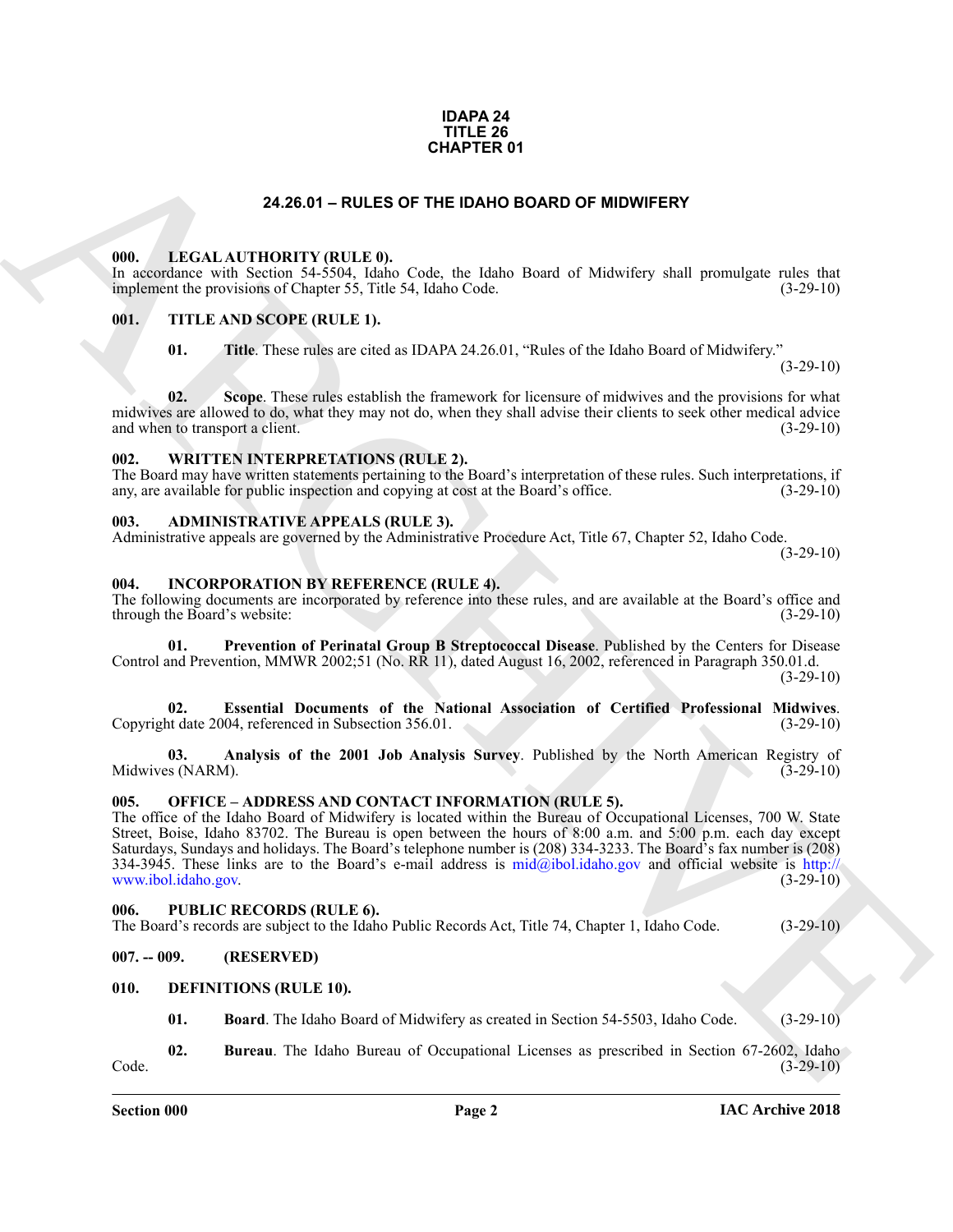<span id="page-2-3"></span>**03. Client**. A woman under the care of a licensed midwife, as well as the woman's fetus and newborn child. (3-29-10)

<span id="page-2-4"></span>**04. CPM**. A certified professional midwife; in other words, a person who is certified by NARM or any successor organization. (3-29-10)

<span id="page-2-5"></span>**05. Estimated Due Date**. The estimated date of delivery with a known date of conception, known date of last menstrual period, or first trimester ultrasound. (7-1-14)

<span id="page-2-6"></span>**06.** Licensed Health Care Provider. A physician or physician assistant or an advanced practice d nurse. (7-1-14) registered nurse.

<span id="page-2-7"></span>**07. Licensed Midwife**. A person who holds a current license issued by the Board, who shall be designated "L.M." (3-29-10)

<span id="page-2-8"></span>**08. MEAC**. The Midwifery education accreditation council, the organization established in 1991 and recognized by the U.S. department of education as an accrediting agency for midwifery education programs and institutions. (3-29-10)

<span id="page-2-10"></span>**09. NARM**. The North American Registry of Midwives, the international certification agency that es and administers certification for the CPM credential. (3-29-10) establishes and administers certification for the CPM credential.

<span id="page-2-9"></span>**10. NACPM**. The National Association of Certified Professional Midwives, the national organization ied professional midwives. (3-29-10) for certified professional midwives.

<span id="page-2-11"></span>**11. Practice of Midwifery**. Providing maternity care for women and their newborns during the antepartum, intrapartum and postpartum periods. The postpartum period for both maternal and newborn care may not exceed six  $(6)$  weeks from the date of delivery.

### <span id="page-2-0"></span>**011. -- 019. (RESERVED)**

### <span id="page-2-12"></span><span id="page-2-1"></span>**020. ORGANIZATION (RULE 20).**

<span id="page-2-13"></span>**01. Meetings**. The Board shall meet at least annually and at other such times and places as designated by the Chairman or upon the written request of any two (2) members of the Board. (3-29-10)

**a.** All meetings shall be held in accordance with the Idaho Open Meeting Law, Chapter 23, Title 67, Idaho Code.  $(3-29-10)$ Idaho Code. (3-29-10)

**Europa of Decaysinomi Licenses**<br> **Europa of the Island Board of Medicine Transformer Control in the Island Science of the Island Science of the ISBN 1970-1970<br>
The Control of the Control of the Control of the Control of b.** A minimum of three (3) Board members shall constitute a quorum and may exercise all powers and authority conferred on the Board in order to hold a meeting of the Board. A majority vote of the Board members present at a meeting shall be considered the action of the Board as a whole. (3-29-10)

<span id="page-2-14"></span>**02. Organization of the Board**. At the first meeting of each fiscal year, the Board shall elect from its a Chairman, who shall assume the duty of the office immediately upon such selection. (3-29-10) members a Chairman, who shall assume the duty of the office immediately upon such selection.

**a.** The Chairman shall when present, preside at all meetings, appoint with the consent of the Board, all committees, and shall otherwise perform all duties pertaining to the office of Chairman. The Chairman shall be an ex-<br>officio member of all committees. (3-29-10) officio member of all committees.

**b.** The Bureau shall provide such services as may be authorized by Chapter 26, Title 67, Idaho Code, and as defined under contract between the Bureau and the Board. The Chief of the Bureau shall act as an agent of the Board and shall be the custodian of all records of the Board. (3-29-10)

### <span id="page-2-2"></span>**021. -- 099. (RESERVED)**

**Section 020 Page 3**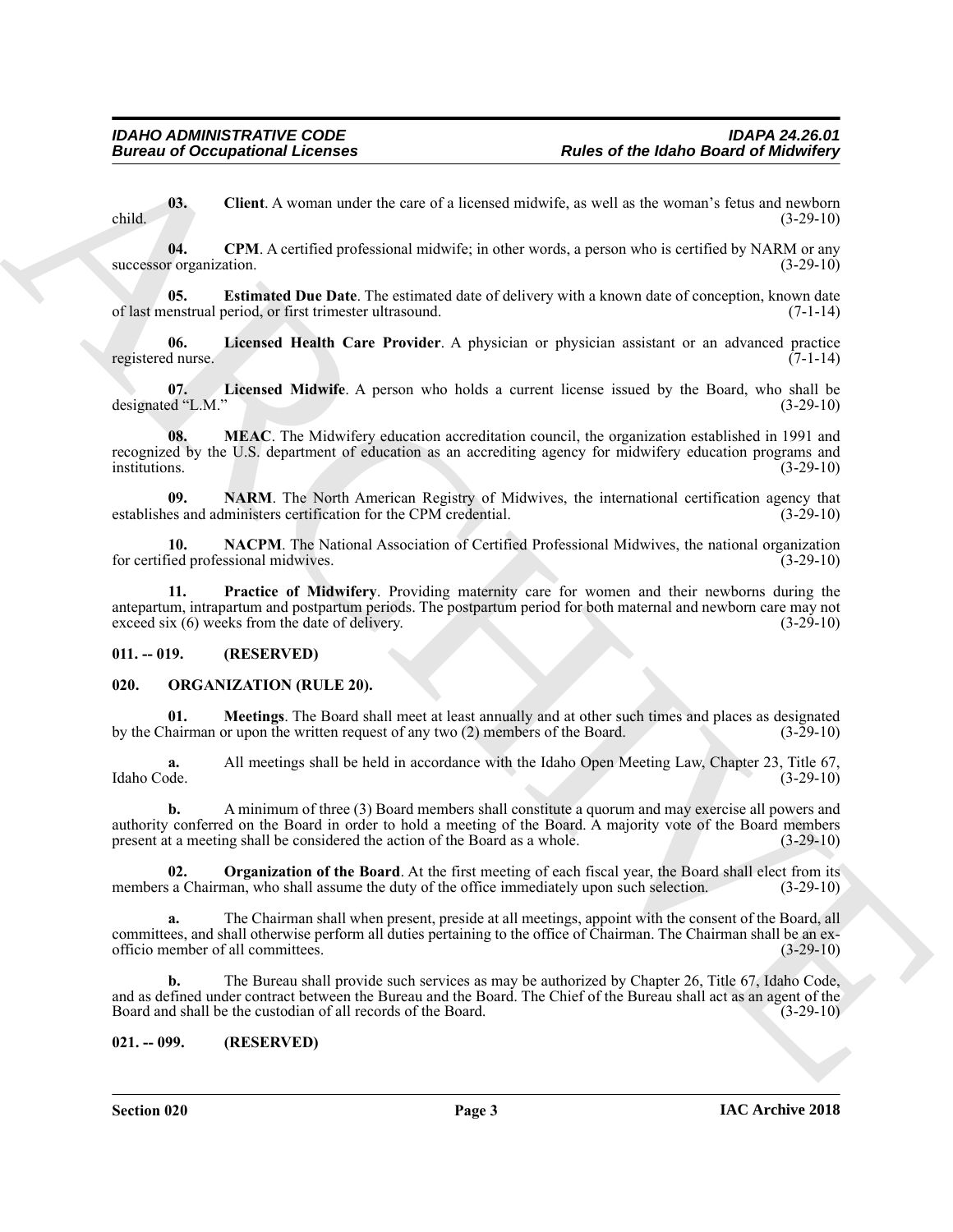### <span id="page-3-0"></span>**100. QUALIFICATIONS FOR LICENSURE (RULE 100).**

<span id="page-3-14"></span><span id="page-3-12"></span><span id="page-3-11"></span>**01. Applications**. Applications for licensure must be submitted on Board-approved forms. (3-29-10)

**02. Qualifications**. Applicants for licensure must submit a completed application, required application and licensing fees, and documentation, acceptable to the Board, establishing that the applicant: (3-29-10)

<span id="page-3-15"></span>**a.** Currently is certified as a CPM by NARM or a successor organization. (3-29-10)

**b.** Has successfully completed Board-approved, MEAC-accredited courses in pharmacology, the t of shock/IV therapy, and suturing specific to midwives. (3-29-10) treatment of shock/IV therapy, and suturing specific to midwives.

**Europa of Occupational Licences<br>
19. Control Licences Archives (RL LE 100).**<br>
19. Control Licences Archives Control Licences and the same sharehold of Figure Control Control Control Control Control Control Control Contro **03. Waiver of Current CPM Certification Requirement**. The Board may waive the current CPM certification requirement, specified here in Paragraph 100.02.a., for any applicant who has continuously practiced midwifery in Idaho for at least five (5) years prior to July 1, 2009. To qualify for the waiver, the applicant must apply for licensure before July 1, 2010 and submit with the application documentation, acceptable to the Board, of the following:<br>
(3-29-10) following: (3-29-10)

**a.** The applicant's primary attendance at seventy-five (75) births within the past ten (10) years, ten (10) of which occurred in the two (2) years immediately preceding the applicant's application for licensure;(3-29-10)

**b.** Current certification in adult, infant, and child cardiopulmonary resuscitation and in neonatal resuscitation obtained through completion of American Heart Association approved cardiopulmonary resuscitation courses and American Academy of Pediatrics approved neonatal resuscitation courses; and (3-29-10)

**c.** Complete practice data, as referenced in Subsection 200.04, for the two (2) years preceding the application for licensure. The complete practice data documentation must be submitted on a Board-approved form.  $(3-29-10)$ 

<span id="page-3-13"></span>**04. Incomplete or Stalled Applications**. The applicant must provide or facilitate the provision of any supplemental third party documents that may be required by the Board. If an applicant fails to respond to a Board request or an application has lacked activity for twelve (12) consecutive months, the application on file with the Board shall be deemed denied and it shall be terminated upon thirty (30) days written notice, unless good cause is established to the Board. (3-29-10)

### <span id="page-3-1"></span>**101. -- 174. (RESERVED)**

### <span id="page-3-7"></span><span id="page-3-5"></span><span id="page-3-2"></span>**175. FEES (RULE 175).**

**01. Initial Application Processing Fee**. A two hundred dollars (\$200) application processing fee must accompany initial licensure applications. (3-20-14)

<span id="page-3-8"></span>**02. License Fee**. The initial license fee is eight hundred dollars (\$800). This initial, one-time fee will be refunded if the Board does not issue the license for which application has been made. (3-20-14)

<span id="page-3-6"></span>**03. Annual Renewal Fee**. The annual license renewal fee is eight hundred fifty dollars (\$850). The annual license renewal fee will be refunded if the license is not renewed by the Board. (3-20-14)

**04.** Reinstatement Fee. The fee to reinstate a license that has been cancelled for failure to renew is ars (\$50). (3-29-10) fifty dollars  $(\$50)$ .

<span id="page-3-16"></span><span id="page-3-10"></span><span id="page-3-9"></span>**05. Refund of Fees**. Unless otherwise provided for in this Rule, all fees are non-refundable. (3-29-10)

<span id="page-3-3"></span>**176. -- 199. (RESERVED)**

### <span id="page-3-4"></span>**200. RENEWAL OF LICENSE (RULE 200).**

**Section 100 Page 4**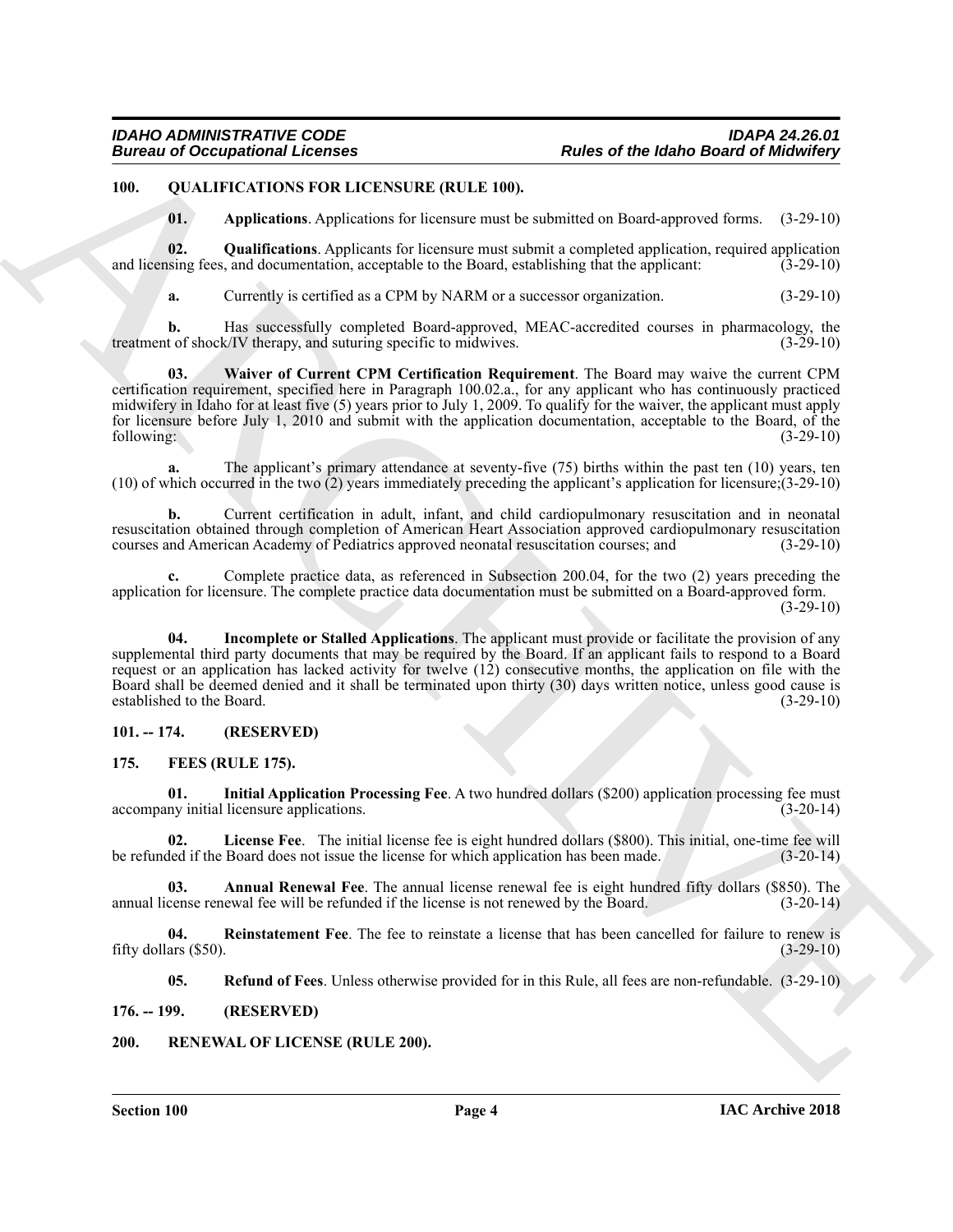<span id="page-4-4"></span><span id="page-4-3"></span><span id="page-4-2"></span><span id="page-4-1"></span><span id="page-4-0"></span>

|                                | <b>Bureau of Occupational Licenses</b>                                                                                                                                                                                                                                                                                                          | <b>Rules of the Idaho Board of Midwifery</b> |             |
|--------------------------------|-------------------------------------------------------------------------------------------------------------------------------------------------------------------------------------------------------------------------------------------------------------------------------------------------------------------------------------------------|----------------------------------------------|-------------|
| 01.                            | Expiration Date. A licensed midwife's license expires on the licensed midwife's birth date. The<br>license must be annually renewed before the licensed midwife's birth date in accordance with Section 67-2614, Idaho<br>Code. Licenses that are not renewed as required will be cancelled pursuant to Section 67-2614, Idaho Code.            |                                              | $(3-29-10)$ |
| 02.                            | Reinstatement. A license that has been cancelled for failure to renew may be reinstated in<br>accordance with Section 67-2614, Idaho Code.                                                                                                                                                                                                      |                                              | $(3-29-10)$ |
| 03.                            | Application for Renewal. In order to renew a license a licensed midwife must submit a timely,<br>completed, Board-approved renewal application form and pay the required application and renewal fees. (3-29-10)                                                                                                                                |                                              |             |
| 04.                            | Complete Practice Data. The information submitted by the licensed midwife on the Board-<br>approved application form must include complete practice data for the twelve (12) months immediately preceding the<br>date of the renewal application. Such information shall include:                                                               |                                              | $(3-29-10)$ |
| a.                             | The number of clients to whom the licensed midwife has provided care;                                                                                                                                                                                                                                                                           |                                              | $(3-29-10)$ |
| $\mathbf{b}$ .                 | The number of deliveries, including;                                                                                                                                                                                                                                                                                                            |                                              | $(3-29-10)$ |
| i.                             | The number of cesareans;                                                                                                                                                                                                                                                                                                                        |                                              | $(3-29-10)$ |
| ii.                            | The number of vaginal births after cesarean (VBACs);                                                                                                                                                                                                                                                                                            |                                              | $(3-29-10)$ |
| c.                             | The average, oldest, and youngest maternal ages;                                                                                                                                                                                                                                                                                                |                                              | $(3-29-10)$ |
| d.                             | The number of primiparae;                                                                                                                                                                                                                                                                                                                       |                                              | $(3-29-10)$ |
| e.                             | All APGAR scores below five $(5)$ at five $(5)$ minutes;                                                                                                                                                                                                                                                                                        |                                              | $(3-29-10)$ |
| f.<br>birth, including:        | The number of prenatal transfers and transfers during labor, delivery and immediately following                                                                                                                                                                                                                                                 |                                              | $(3-29-10)$ |
| i.                             | Transfers of mothers;                                                                                                                                                                                                                                                                                                                           |                                              | $(3-29-10)$ |
| ii.                            | Transfers of babies;                                                                                                                                                                                                                                                                                                                            |                                              | $(3-29-10)$ |
| iii.                           | Reasons for transfers;                                                                                                                                                                                                                                                                                                                          |                                              | $(3-29-10)$ |
| iv.<br>twenty four (24) hours. | Transfers of all newborns being admitted to the neonatal intensive care unit (NICU) for more than                                                                                                                                                                                                                                               |                                              | $(3-29-10)$ |
| g.                             | Any perinatal deaths occurring up to six weeks post-delivery, broken out by:                                                                                                                                                                                                                                                                    |                                              | $(3-29-10)$ |
| $\mathrm{i}.$                  | Weight;                                                                                                                                                                                                                                                                                                                                         |                                              | $(3-29-10)$ |
| ii.                            | Gestational Age;                                                                                                                                                                                                                                                                                                                                |                                              | $(3-29-10)$ |
| iii.                           | Age of the baby;                                                                                                                                                                                                                                                                                                                                |                                              | $(3-29-10)$ |
| iv.                            | Stillbirths, if any;                                                                                                                                                                                                                                                                                                                            |                                              | $(3-29-10)$ |
| h.<br>birth.                   | Any significant neonatal or perinatal problem, not listed above, during the six (6) weeks following                                                                                                                                                                                                                                             |                                              | $(3-29-10)$ |
| 05.                            | <b>Continuing Education Verification.</b> When a licensed midwife submits a renewal application, the<br>licensed midwife must certify by signed affidavit that the annual continuing education requirements set by the Board<br>have been met. The Board may conduct such continuing education audits and require verification of attendance as |                                              |             |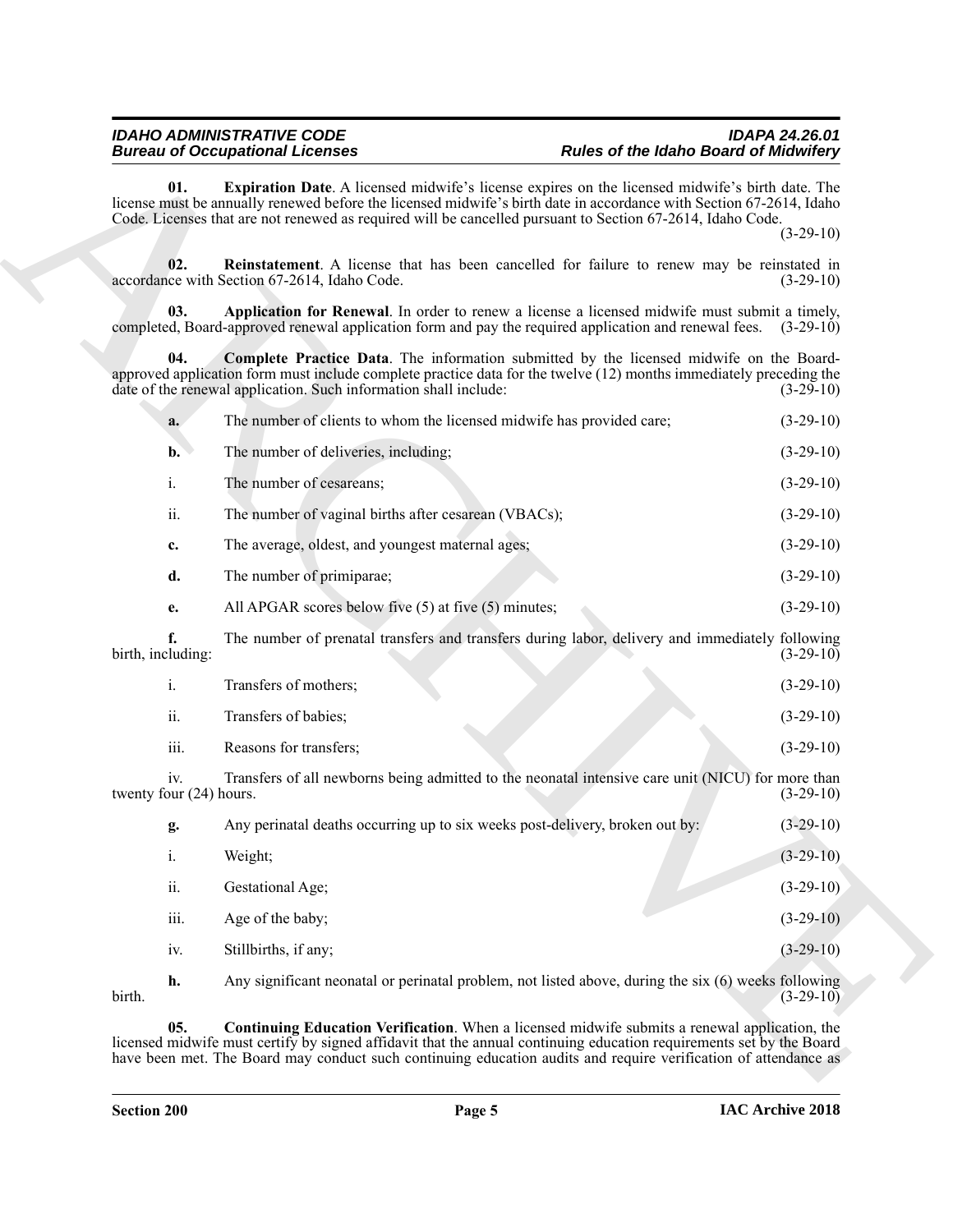### <span id="page-5-0"></span>**201. -- 299. (RESERVED)**

### <span id="page-5-8"></span><span id="page-5-7"></span><span id="page-5-6"></span><span id="page-5-5"></span><span id="page-5-4"></span><span id="page-5-3"></span><span id="page-5-2"></span><span id="page-5-1"></span>**300. CONTINUING EDUCATION REQUIREMENT (RULE 300).**

|                                         | <b>Bureau of Occupational Licenses</b>                                                                                                                                                                                                                                                                                                                                                                                                                                  | <b>Rules of the Idaho Board of Midwifery</b> |             |
|-----------------------------------------|-------------------------------------------------------------------------------------------------------------------------------------------------------------------------------------------------------------------------------------------------------------------------------------------------------------------------------------------------------------------------------------------------------------------------------------------------------------------------|----------------------------------------------|-------------|
|                                         | deemed necessary to ensure compliance with continuing education requirements.                                                                                                                                                                                                                                                                                                                                                                                           |                                              | $(3-29-10)$ |
| $201. - 299.$                           | (RESERVED)                                                                                                                                                                                                                                                                                                                                                                                                                                                              |                                              |             |
| 300.<br>rules for continuing education. | <b>CONTINUING EDUCATION REQUIREMENT (RULE 300).</b><br>In order to protect the public health and safety and promote the public welfare, the Board has adopted the following                                                                                                                                                                                                                                                                                             |                                              | $(3-29-10)$ |
| 01.                                     | Annual Continuing Education Requirement. A licensed midwife must successfully complete a<br>minimum of ten $(10)$ continuing education hours per year. Two $(2)$ of these hours must be in peer review participation<br>as described in Subsection 300.06. One (1) continuing education hour equals one (1) clock hour. A licensed midwife<br>is considered to have satisfied the annual continuing education requirement for the first renewal of the initial license. |                                              | $(3-29-10)$ |
| 02.                                     | Subject Material. The subject material of the continuing education must be germane to the<br>practice of midwifery and either acceptable to NARM as counting towards recertification of a licensed midwife as a<br>CPM or otherwise approved by the Board.                                                                                                                                                                                                              |                                              | $(3-29-10)$ |
| 03.                                     | Verification of Attendance. Each licensed midwife must maintain verification of attendance by<br>securing authorized signatures or other documentation from the course instructors or sponsoring institution<br>substantiating any hours attended. This verification must be maintained by the licensed midwife for no less than<br>seven (7) years and provided to the Board upon request by the Board or its agent.                                                   |                                              | $(3-29-10)$ |
| 04.                                     | Distance Learning and Independent Study. The Board may approve a course of study for<br>continuing education credit that does not include the actual physical attendance of the licensed midwife in a face-to-<br>face setting with the course instructor. Distance Learning or Independent Study courses will be eligible for continuing<br>education credits if approved by NARM or upon approval of the Board.                                                       |                                              | $(3-29-10)$ |
| 05.                                     | Requests for Board Approval. All requests for Board approval of educational programs must be<br>made to the Board in writing at least sixty (60) days before the program is scheduled to occur. Requests must be<br>accompanied by a statement that includes:                                                                                                                                                                                                           |                                              | $(3-29-10)$ |
| a.                                      | The name of the instructor or instructors;                                                                                                                                                                                                                                                                                                                                                                                                                              |                                              | $(3-29-10)$ |
| $\mathbf{b}$ .                          | The date and time and location of the course;                                                                                                                                                                                                                                                                                                                                                                                                                           |                                              | $(3-29-10)$ |
| c.                                      | The specific agenda for the course;                                                                                                                                                                                                                                                                                                                                                                                                                                     |                                              | $(3-29-10)$ |
| d.                                      | The number of continuing education credit hours requested; and                                                                                                                                                                                                                                                                                                                                                                                                          |                                              | $(3-29-10)$ |
| e.                                      | A statement of how the course is believed to be germane to the practice of midwifery.                                                                                                                                                                                                                                                                                                                                                                                   |                                              | $(3-29-10)$ |
| 06.                                     | Peer Review System. As part of the Board's annual continuing education requirement, each<br>licensed midwife must participate in peer review activities for a minimum of two (2) hours per year.                                                                                                                                                                                                                                                                        |                                              | $(3-29-10)$ |
| a.<br>of midwifery care.                | The purpose of peer review is to enable licensed midwives to retrospectively present and review<br>cases in an effort to further educate themselves about the appropriateness, quality, utilization, and ethical performance                                                                                                                                                                                                                                            |                                              | $(3-29-10)$ |
| b.                                      | Licensed midwives are responsible for organizing their own peer review sessions. At least three (3)<br>licensed midwives or CPMs must participate in a peer review session in order for the session to count towards a<br>licensed midwife's annual two-hour peer review activity requirement.                                                                                                                                                                          |                                              | $(3-29-10)$ |
| c.<br>following information:            | Each licensed midwife must make a presentation that must include, without limitation, the                                                                                                                                                                                                                                                                                                                                                                               |                                              | $(3-29-10)$ |
|                                         |                                                                                                                                                                                                                                                                                                                                                                                                                                                                         |                                              |             |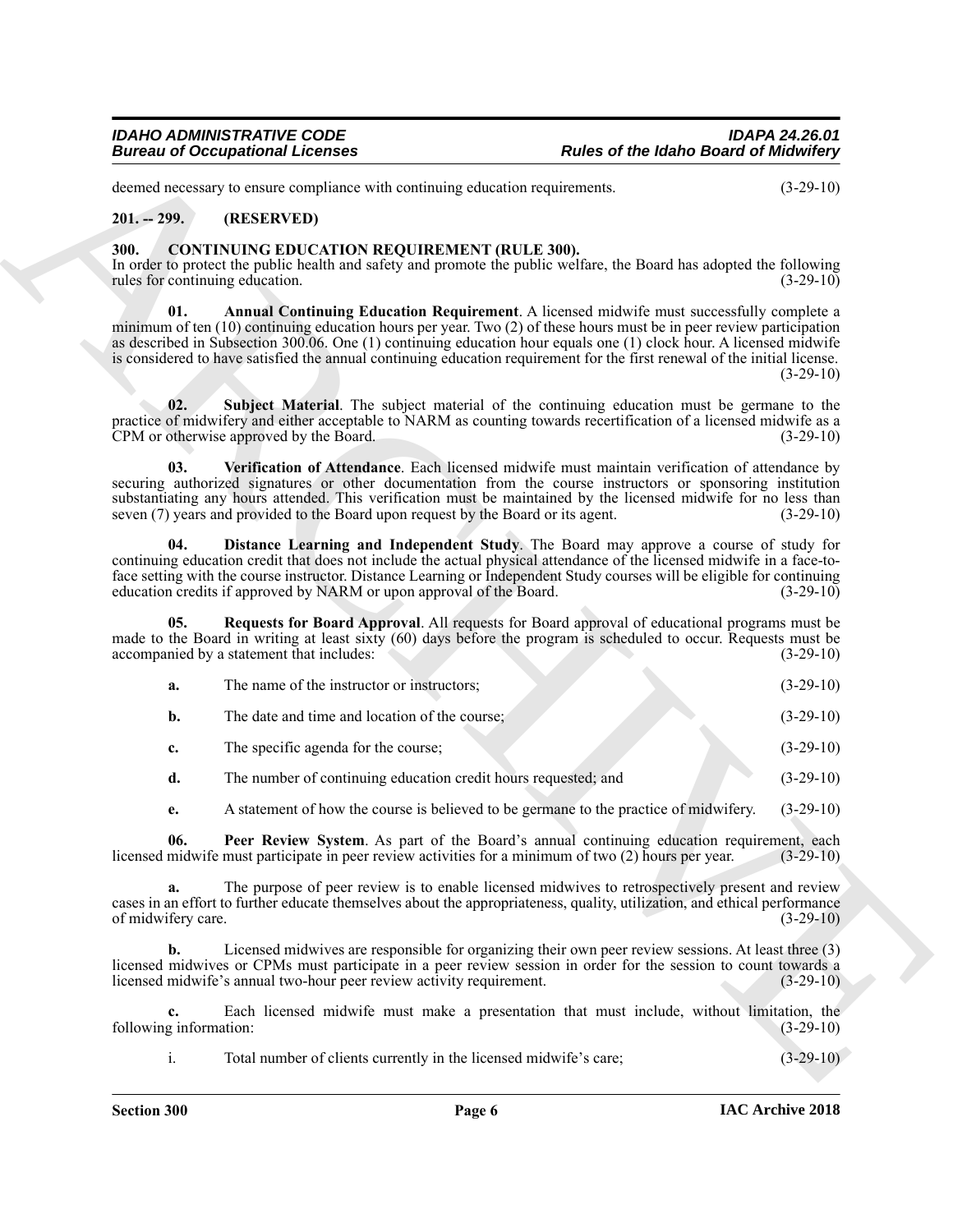ii. The number of upcoming due dates for clients in the licensed midwife's practice; (3-29-10)

iii. The number of women in the licensed midwife's practice that are postpartum; (3-29-10)

iv. The number of births the licensed midwife has been involved with since the last peer review<br>(3-29-10) session; and  $(3-29-10)$ 

v. One (1) or more specific cases arising since the licensed midwife's last peer review session. The licensed midwife must present any cases involving serious complications or the transport of a mother or baby to the hospital. (3-29-10)

**d.** The information presented in a peer review session is confidential. The identities of the client, other health care providers, and other persons involved in a case may not be divulged during the peer review session.

 $(3-29-10)$ 

<span id="page-6-4"></span><span id="page-6-3"></span>**07. Carryover Hours**. A licensed midwife may carryover a maximum of five (5) hours of continuing education to meet the next year's continuing education requirement. (3-29-10)

**Eures and Occupational Licenses**<br>
in The mather of the same of sixted for claims in the biometric and the same of the same of the same of the same of the same of the same of the same of the same of the same of the same o **08. Hardship Waiver**. The Board may waive a licensed midwives annual continuing education requirement for reasons of individual hardship, including health or other good cause. The licensed midwife must request the waiver and provide the Board with any information requested to assist the Board in substantiating the claimed hardship. This waiver is granted at the sole discretion of the Board. (3-29-10) claimed hardship. This waiver is granted at the sole discretion of the Board.

### <span id="page-6-0"></span>**301. -- 324. (RESERVED)**

### <span id="page-6-5"></span><span id="page-6-1"></span>**325. INFORMED CONSENT (RULE 325).**

**01. Informed Consent Required**. A licensed midwife must obtain and document informed consent from a client before caring for that client. The informed consent must be documented on an informed consent form, signed and dated by the client, in which the client acknowledges, at a minimum, that the following information has been provided to the client by the midwife: (3-29-10)

<span id="page-6-6"></span>

| а. | The licensed midwife's training and experience: | $(3-29-10)$ |
|----|-------------------------------------------------|-------------|
|----|-------------------------------------------------|-------------|

**b.** Instructions for obtaining a copy of the Board's rules; (3-29-10)

**c.** Instructions for obtaining a copy of the Essential Documents of the NACPM and Analysis of the 2001 Job Analysis Survey, published by NARM; (3-29-10)

**d.** Instructions for filing complaints with the Board; (3-29-10)

**e.** Notice that the licensed midwife does or does not have professional liability insurance coverage;  $(3-29-10)$ 

**f.** A written protocol for emergencies, including hospital transport that is specific to each individual client; and (3-29-10)

A description of the procedures, benefits and risks of out-of-hospital birth, primarily those ay arise during delivery. (3-29-10) conditions that may arise during delivery.

<span id="page-6-7"></span>**02. Record of Informed Consent**. All licensed midwives must maintain a record of all signed informed consent forms for each client for a minimum of nine (9) years after the last day of care for such client.  $(3-29-10)$ 

<span id="page-6-2"></span>**326. -- 349. (RESERVED)**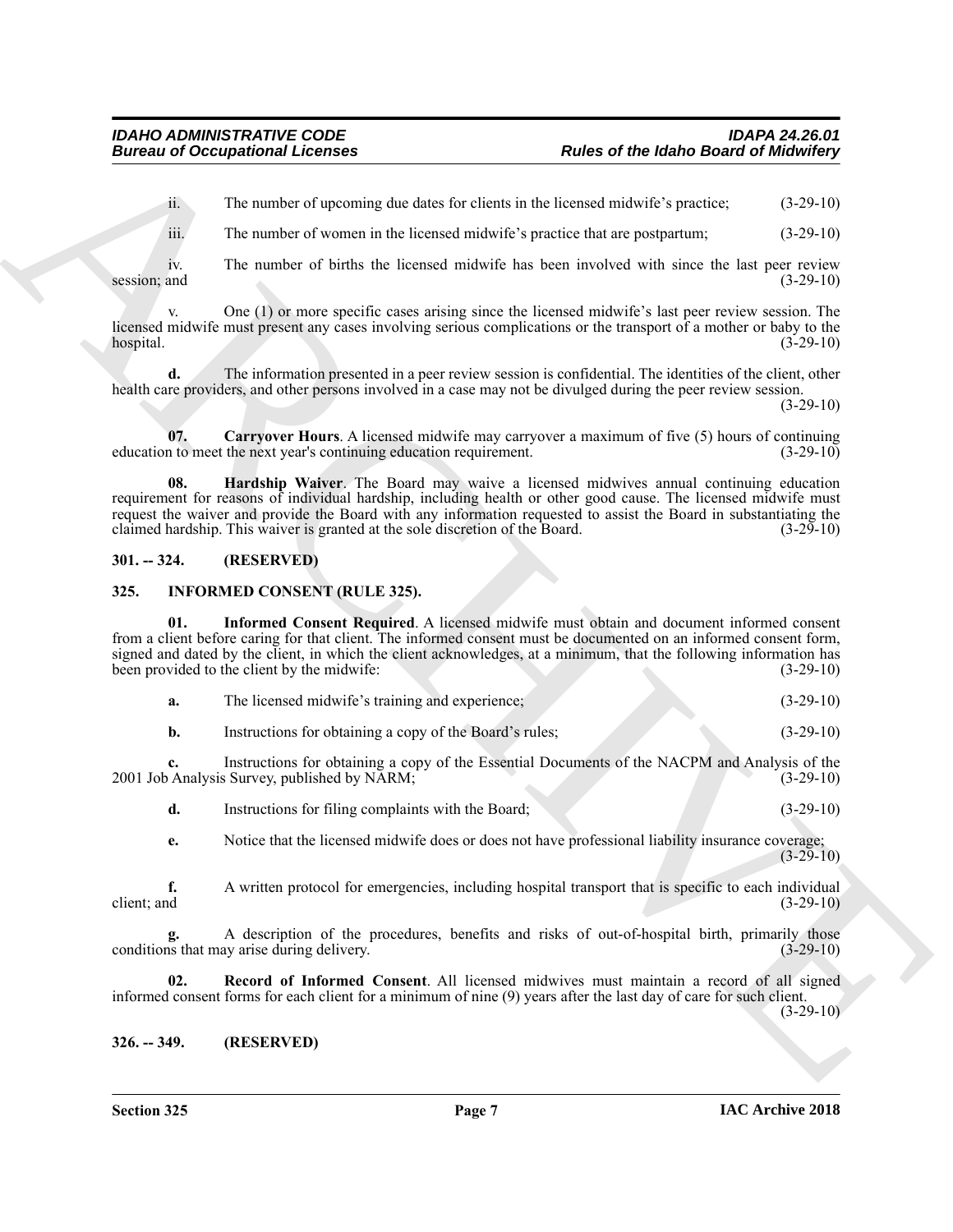### <span id="page-7-2"></span><span id="page-7-0"></span>**350. FORMULARY (RULE 350).**

<span id="page-7-3"></span>

| Oxygen;                                                    | $(3-29-10)$ |
|------------------------------------------------------------|-------------|
| Oxytocin and cytotec as postpartum antihemorrhagic agents; | $(7-1-14)$  |

<span id="page-7-4"></span>

| e. | Epinephrine to the mother administered via a metered dose auto-injector; | $(7-1-14)$  |
|----|--------------------------------------------------------------------------|-------------|
| f. | Intravenous fluids for stabilization of the woman;                       | $(3-29-10)$ |
| g. | Rho (d) immune globulin;                                                 | $(3-29-10)$ |
| h. | Vitamin K1; and                                                          | $(3-29-10)$ |
|    | Eye prophylactics to the baby.                                           | $(3-29-10)$ |

### $(3-29-10)$

### <span id="page-7-5"></span><span id="page-7-1"></span>**351. USE OF FORMULARY DRUGS (RULE 351).**

| 350.        |                                  | FORMULARY (RULE 350).                                                                                                               |                           |                                                                                                                                                                                                                                      |                                                                                                                                                                                                                                                                                                                                                                                                                                                                                                                                                                                      |  |
|-------------|----------------------------------|-------------------------------------------------------------------------------------------------------------------------------------|---------------------------|--------------------------------------------------------------------------------------------------------------------------------------------------------------------------------------------------------------------------------------|--------------------------------------------------------------------------------------------------------------------------------------------------------------------------------------------------------------------------------------------------------------------------------------------------------------------------------------------------------------------------------------------------------------------------------------------------------------------------------------------------------------------------------------------------------------------------------------|--|
|             | 01.<br>midwifery, the following: |                                                                                                                                     |                           |                                                                                                                                                                                                                                      | Midwifery Formulary. A licensed midwife may obtain and administer, during the practice of<br>$(3-29-10)$                                                                                                                                                                                                                                                                                                                                                                                                                                                                             |  |
|             | a.                               | Oxygen;                                                                                                                             |                           |                                                                                                                                                                                                                                      | $(3-29-10)$                                                                                                                                                                                                                                                                                                                                                                                                                                                                                                                                                                          |  |
|             | b.                               | Oxytocin and cytotec as postpartum antihemorrhagic agents;                                                                          |                           |                                                                                                                                                                                                                                      | $(7-1-14)$                                                                                                                                                                                                                                                                                                                                                                                                                                                                                                                                                                           |  |
| degree;     | c.                               |                                                                                                                                     |                           |                                                                                                                                                                                                                                      | Injectable local anesthetic for the repair of lacerations that are no more extensive than second<br>$(3-29-10)$                                                                                                                                                                                                                                                                                                                                                                                                                                                                      |  |
| Prevention; | d.                               |                                                                                                                                     |                           | Antibiotics to the mother for group b streptococcus prophylaxis consistent with the guidelines set<br>forth in Prevention of Perinatal Group B Streptococcal Disease, published by the Centers for Disease Control and<br>$(7-1-14)$ |                                                                                                                                                                                                                                                                                                                                                                                                                                                                                                                                                                                      |  |
|             | e.                               | Epinephrine to the mother administered via a metered dose auto-injector;                                                            |                           |                                                                                                                                                                                                                                      | $(7-1-14)$                                                                                                                                                                                                                                                                                                                                                                                                                                                                                                                                                                           |  |
|             | f.                               | Intravenous fluids for stabilization of the woman;                                                                                  |                           |                                                                                                                                                                                                                                      | $(3-29-10)$                                                                                                                                                                                                                                                                                                                                                                                                                                                                                                                                                                          |  |
|             | g.                               | Rho (d) immune globulin;                                                                                                            |                           |                                                                                                                                                                                                                                      | $(3-29-10)$                                                                                                                                                                                                                                                                                                                                                                                                                                                                                                                                                                          |  |
|             | h.                               | Vitamin K1; and                                                                                                                     |                           |                                                                                                                                                                                                                                      | $(3-29-10)$                                                                                                                                                                                                                                                                                                                                                                                                                                                                                                                                                                          |  |
|             | i.                               | Eye prophylactics to the baby.                                                                                                      |                           |                                                                                                                                                                                                                                      | $(3-29-10)$                                                                                                                                                                                                                                                                                                                                                                                                                                                                                                                                                                          |  |
|             | 02.                              |                                                                                                                                     |                           |                                                                                                                                                                                                                                      | Other Legend Drugs. During the practice of midwifery a licensed midwife may not obtain or<br>administer legend drugs that are not listed in the midwifery formulary. Drugs of a similar nature and character may be<br>used if determined by the Board to be consistent with the practice of midwifery and provided that at least one hundred<br>twenty (120) days' advance notice of the proposal to allow the use of such drugs is given to the Board of Pharmacy<br>and the Board of Medicine and neither Board objects to the addition of such drugs to the midwifery formulary. |  |
|             |                                  | USE OF FORMULARY DRUGS (RULE 351).<br>describing the indication for use, dosage, route of administration and duration of treatment: |                           |                                                                                                                                                                                                                                      | $(3-29-10)$<br>A licensed midwife may use the drugs described in the midwifery formulary according to the following protocol                                                                                                                                                                                                                                                                                                                                                                                                                                                         |  |
| 351.        | <b>Drug</b>                      | Indication                                                                                                                          | <b>Dose</b>               | Route of<br>Administration                                                                                                                                                                                                           | <b>Duration of Treatment</b>                                                                                                                                                                                                                                                                                                                                                                                                                                                                                                                                                         |  |
|             | Oxygen                           | Maternal/Fetal<br><b>Distress</b>                                                                                                   | 10-12 L/min.<br>10 L/min. | Bag and mask<br>Mask                                                                                                                                                                                                                 | Until maternal/fetal stabilization<br>is achieved or transfer to hospital<br>is complete                                                                                                                                                                                                                                                                                                                                                                                                                                                                                             |  |
|             |                                  | Neonatal<br>Resuscitation                                                                                                           | 10-12 L/min.<br>10 L/min. | Bag and mask<br>Mask                                                                                                                                                                                                                 | Until stabilization is achieved or<br>transfer to a hospital is complete                                                                                                                                                                                                                                                                                                                                                                                                                                                                                                             |  |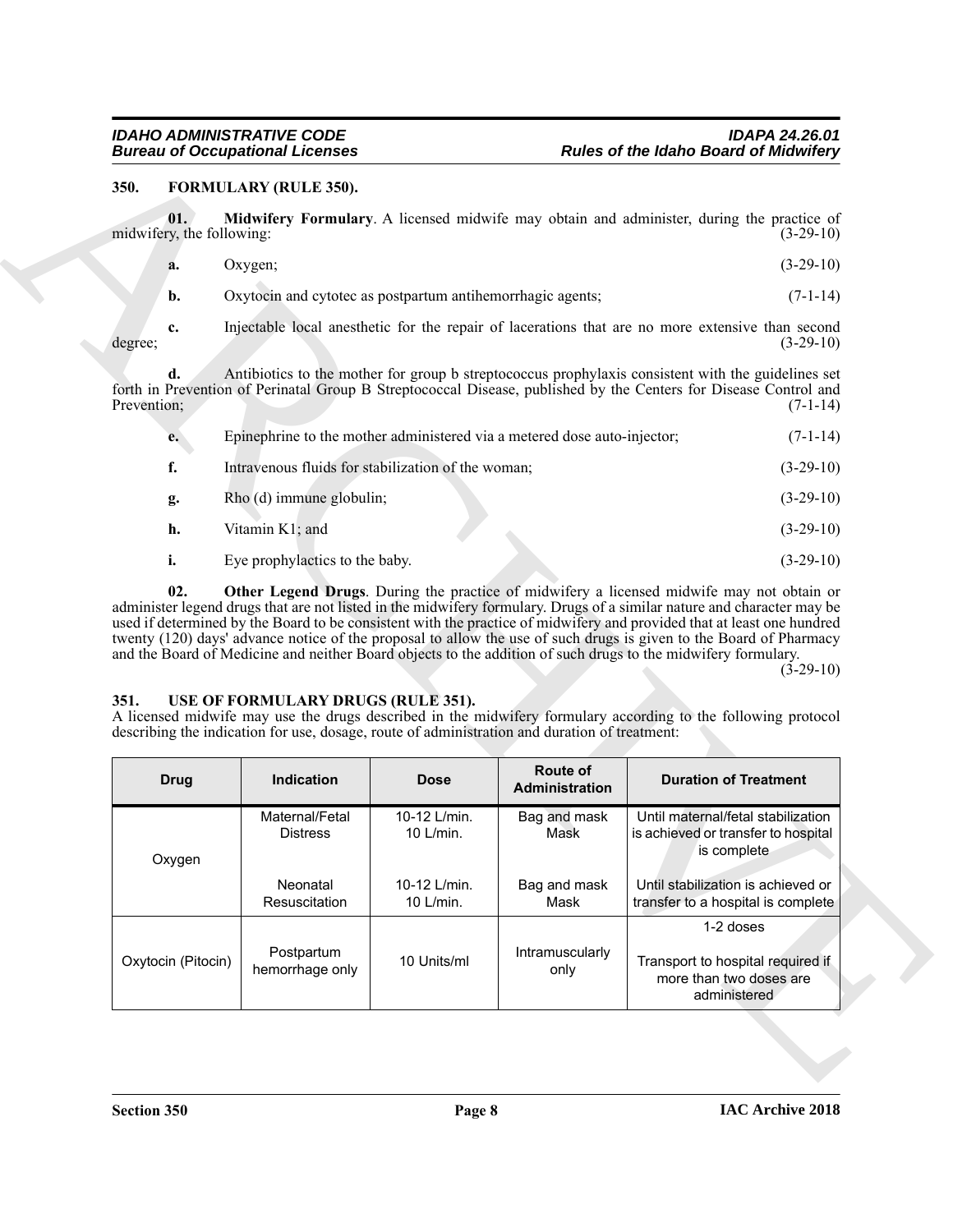### *IDAHO ADMINISTRATIVE CODE IDAPA 24.26.01 Bureau of Occupational Licenses Rules of the Idaho Board of Midwifery*

| <b>Drug</b>                                                                                                 | Indication                                                                                 | <b>Dose</b>                                                                                                          | Route of<br>Administration                        | <b>Duration of Treatment</b>                                                                                                                 |
|-------------------------------------------------------------------------------------------------------------|--------------------------------------------------------------------------------------------|----------------------------------------------------------------------------------------------------------------------|---------------------------------------------------|----------------------------------------------------------------------------------------------------------------------------------------------|
| Lidocaine HCI 2%                                                                                            | Local anesthetic<br>for use during<br>postpartum repair<br>of lacerations or<br>episiotomy | Maximum 50 ml                                                                                                        | Percutaneous<br>infiltration only                 | Completion of repair                                                                                                                         |
| Penicillin G<br>(Recommended)                                                                               | Group B Strep<br>Prophylaxis                                                               | 5 million units initial<br>dose, then 2.5<br>million units every<br>4 hours until birth                              | IV in $\geq$ 100 ml LR,<br>NS or $D_5LR$          | Birth of baby                                                                                                                                |
| Ampicillin Sodium<br>(Alternative)                                                                          | Group B Strep<br>Prophylaxis                                                               | 2 grams initial<br>dose, then 1 gram<br>every 4 hours until<br>birth                                                 | IV in $\geq 100$ ml NS<br>or LR                   | Birth of baby                                                                                                                                |
| Cefazolin Sodium<br>(drug of choice for<br>penicillin allergy<br>with low risk for<br>anaphylaxis)          | Group B Strep<br>Prophylaxis                                                               | 2 grams initial<br>dose, then 1 gram<br>every 8 hours                                                                | IV in $\geq$ 100 ml LR,<br>NS or $D_5LR$          | Birth of baby                                                                                                                                |
| Clindamycin<br>Phosphate<br>(drug of choice for<br>penicillin allergy<br>with high risk for<br>anaphylaxis) | Group B Strep<br>Prophylaxis                                                               | 900 mg every 8<br>hours                                                                                              | IV in $\geq$ 100 ml NS<br>(not LR)                | Birth of baby                                                                                                                                |
| Epinephrine HCI<br>1:1000<br>(EpiPen)                                                                       | Treatment or<br>post-exposure<br>prevention of<br>severe allergic<br>reactions             | 0.3 ml pre-metered<br>dose                                                                                           | Subcutaneously or<br>intramuscularly              | Every 20 minutes or until<br>emergency medical services<br>arrive<br>Administer first dose then<br>immediately request emergency<br>services |
| Lactated Ringer's<br>(LR)<br>5% Dextrose in<br>Lactated Ringer's<br>solution $(D_5LR)$                      | To achieve<br>maternal<br>stabilization                                                    | I - 2 liter bags<br>First liter run in at a<br>wide-open rate, the<br>second liter titrated<br>to client's condition | Intravenously with<br>$\geq$ 18 gauge<br>catheter | Until maternal stabilization is<br>achieved or transfer to a hospital<br>is complete                                                         |
| 0.9% Sodium<br>Chloride (NS)<br>Sterile Water                                                               | Reconstitution of<br>antibiotic powder                                                     | As directed                                                                                                          | As directed                                       | <b>Birth of Baby</b>                                                                                                                         |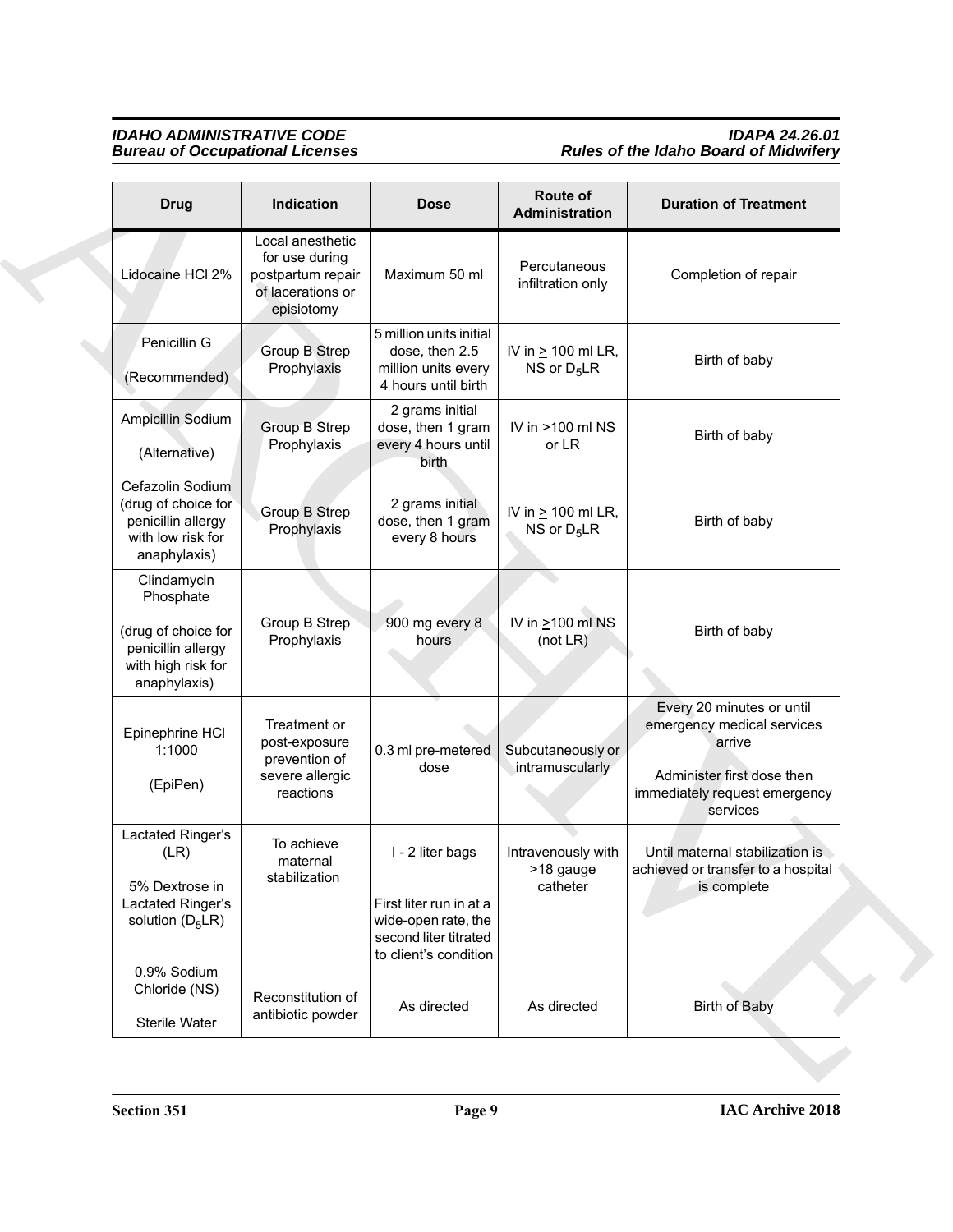### *IDAHO ADMINISTRATIVE CODE IDAPA 24.26.01* **Rules of the Idaho Board of Midwifery**

| <b>Bureau of Occupational Licenses</b>      |                                                                                                                                                      |                            |                                                          | <b>Rules of the Idaho Board of Midwifery</b>                                                                                                                                                                                                                                                                                                                                                                                                                                |  |  |
|---------------------------------------------|------------------------------------------------------------------------------------------------------------------------------------------------------|----------------------------|----------------------------------------------------------|-----------------------------------------------------------------------------------------------------------------------------------------------------------------------------------------------------------------------------------------------------------------------------------------------------------------------------------------------------------------------------------------------------------------------------------------------------------------------------|--|--|
| <b>Drug</b>                                 | Indication                                                                                                                                           | <b>Dose</b>                | Route of<br>Administration                               | <b>Duration of Treatment</b>                                                                                                                                                                                                                                                                                                                                                                                                                                                |  |  |
| Cytotec<br>(Misoprostol)                    | Postpartum<br>hemorrhage only                                                                                                                        | 800 mcg                    | Rectally is the<br>preferred method<br>Orally is allowed | 1-2 doses<br>Transport to hospital required if<br>more than one dose is<br>administered                                                                                                                                                                                                                                                                                                                                                                                     |  |  |
| Rho(d) Immune<br>Globulin                   | Prevention of Rho<br>(d) sensitization in<br>Rho (d) negative<br>women                                                                               | 300 mcg                    | Intramuscularly                                          | Single dose at any gestation for<br>Rho (d) negative, antibody<br>negative women within 72 hours<br>of spontaneous bleeding or<br>abdominal trauma.<br>Single dose at 26-28 weeks<br>gestation for Rho (d) negative,<br>antibody negative women                                                                                                                                                                                                                             |  |  |
|                                             |                                                                                                                                                      |                            |                                                          | Single dose for Rho (d) negative,<br>antibody negative women within<br>72 hours of delivery of Rho (d)<br>positive infant, or infant with<br>unknown blood type                                                                                                                                                                                                                                                                                                             |  |  |
| Vitamin $K_1$                               | Prophylaxis for<br>Vitamin K<br>Deficiency<br>Bleeding                                                                                               | 1 <sub>mg</sub>            | Intramuscularly                                          | 1 dose                                                                                                                                                                                                                                                                                                                                                                                                                                                                      |  |  |
| 0.5% Erythromycin<br>Ophthalmic<br>Ointment | Prophylaxis of<br>Neonatal<br>Ophthalmia                                                                                                             | 1 cm ribbon in<br>each eye | Topical                                                  | 1 dose                                                                                                                                                                                                                                                                                                                                                                                                                                                                      |  |  |
| 352.<br>01.                                 | <b>OBTAINING, STORING, AND DISPOSING OF FORMULARY DRUGS (RULE 352).</b><br>during the practice of midwifery.<br>including, without limitation, from: |                            |                                                          | $(7-1-14)$<br>A licensed midwife must adhere to the following protocol for obtaining, storing, and disposing of formulary drugs<br>$(3-29-10)$<br><b>Obtaining Formulary Drugs.</b> A licensed midwife may obtain formulary drugs as allowed by law,<br>$(3-29-10)$                                                                                                                                                                                                         |  |  |
| a.<br>Pharmacy; and                         |                                                                                                                                                      |                            |                                                          | A person or entity that is licensed as a Wholesale Distributor by the Idaho State Board of<br>$(3-29-10)$                                                                                                                                                                                                                                                                                                                                                                   |  |  |
| $\mathbf{b}$ .                              | A retail pharmacy, in minimal quantities for office use.                                                                                             |                            |                                                          | $(3-29-10)$                                                                                                                                                                                                                                                                                                                                                                                                                                                                 |  |  |
| 02.                                         | area when the licensed midwife has finished using them for patient care.                                                                             |                            |                                                          | Storing Formulary Drugs. A licensed midwife must store all formulary drugs in secure areas<br>suitable for preventing unauthorized access and for ensuring a proper environment for the preservation of the drugs.<br>However, licensed midwives may carry formulary drugs to the home setting while providing care within the course<br>and scope of the practice of midwifery. The licensed midwife must promptly return the formulary drugs to the secure<br>$(3-29-10)$ |  |  |
| 03.                                         |                                                                                                                                                      |                            |                                                          | <b>Disposing of Formulary Drugs.</b> A licensed midwife must dispose of formulary drugs using means                                                                                                                                                                                                                                                                                                                                                                         |  |  |
|                                             |                                                                                                                                                      |                            |                                                          |                                                                                                                                                                                                                                                                                                                                                                                                                                                                             |  |  |

### <span id="page-9-4"></span><span id="page-9-3"></span><span id="page-9-2"></span><span id="page-9-1"></span><span id="page-9-0"></span>**352. OBTAINING, STORING, AND DISPOSING OF FORMULARY DRUGS (RULE 352).**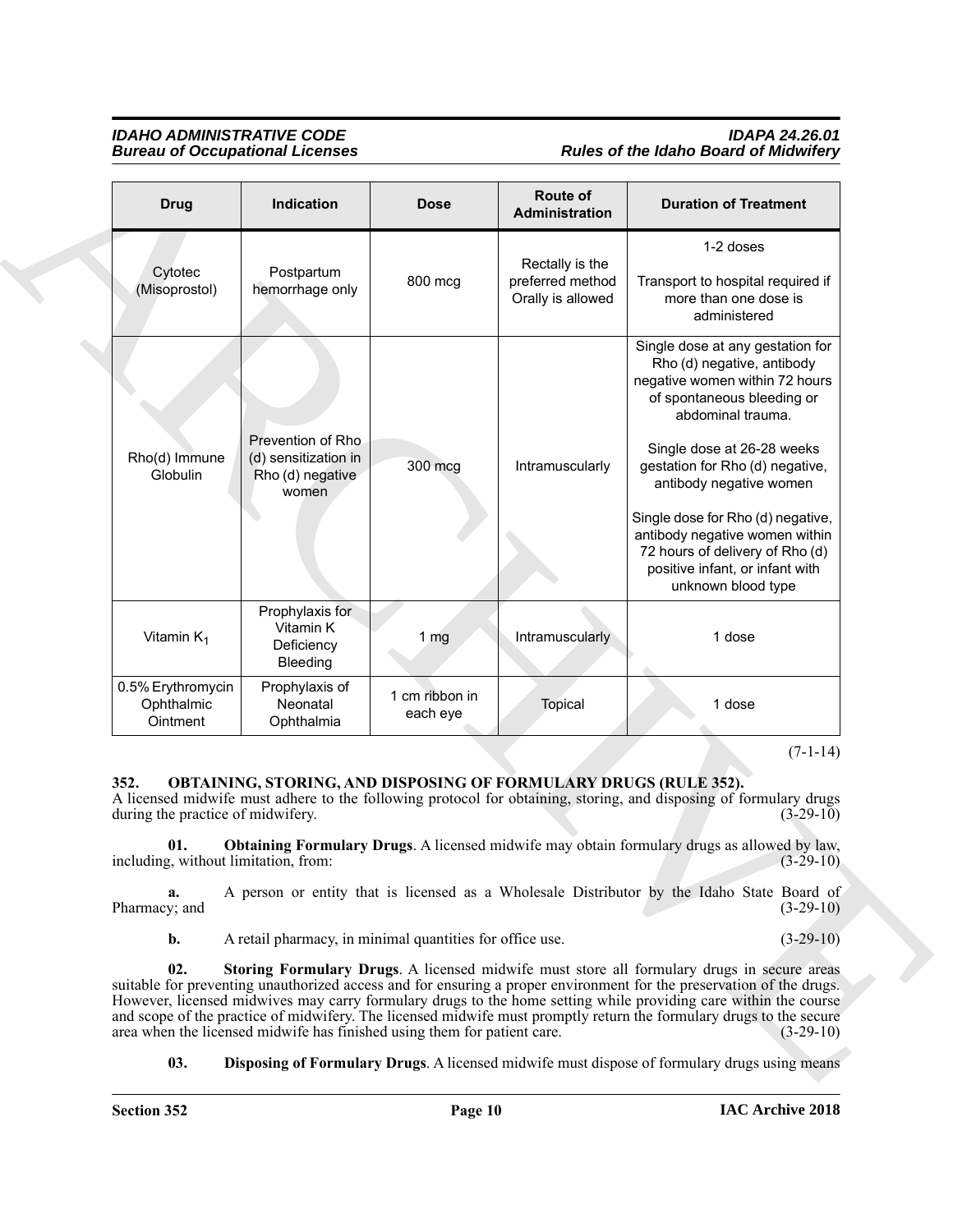that are reasonably calculated to guard against unauthorized access by persons and harmful excretion of the drugs into the environment. The means that may be used include, without limitation:  $(3-29-10)$ the environment. The means that may be used include, without limitation:

**a.** Transferring the drugs to a reverse distributor who is registered to destroy drugs with the U.S. Drug Enforcement Agency; (3-29-10)

**b.** Removing the drugs from their original containers, mixing them with an undesirable substance such as coffee grounds or kitty litter, putting them in impermeable, non-descript containers such as empty cans or sealable bags, and throwing the containers in the trash; or (3-29-10)

**c.** Flushing the drugs down the toilet if the accompanying patient information instructs that it is safe to do so.  $(3-29-10)$ 

### <span id="page-10-0"></span>**353. -- 354. (RESERVED)**

### <span id="page-10-3"></span><span id="page-10-1"></span>**355. MEDICAL WASTE (RULE 355).**

<span id="page-10-4"></span>A licensed midwife must dispose of medical waste during the practice of midwifery according to the following protocol:  $(3-29-10)$ 

Beative and Contemposition of the same of the basic of the basic of the basic of the basic of the basic of the basic of the basic of the basic of the basic of the basic of the basic of the basic of the particle in the sam **01. Containers for Non-Sharp, Medical Waste**. Medical waste, except for sharps, must be placed in disposable containers/bags which are impervious to moisture and strong enough to preclude ripping, tearing or bursting under normal conditions of use. The bags must be securely tied so as to prevent leakage or expulsion of solid or liquid waste during storage, handling or transport. The containment system must have a tight-fitting cover and be kept clean and in good repair. All bags used for containment of medical waste must be clearly identified by label or color, or both. (3-29-10) color, or both.

<span id="page-10-5"></span>**02. Containers for Sharps**. Sharps must be placed in impervious, rigid, puncture-resistant containers immediately after use. Needles must not be bent, clipped or broken by hand. Rigid containers of discarded sharps must either be labeled or colored like the disposable bags used for other medical waste, or placed in such labeled or colored bags. (3-29-10)

<span id="page-10-6"></span>**03. Storage Duration**. Medical waste may not be stored for more than seven (7) days, unless the storage temperature is below thirty-two (32) degrees Fahrenheit. Medical waste must never be stored for more than ninety (90) days. (3-29-10) ninety  $(90)$  days.

<span id="page-10-7"></span>**04. Waste Disposal**. Medical waste must be disposed of by persons knowledgeable in handling of medical waste.

### <span id="page-10-8"></span><span id="page-10-2"></span>**356. SCOPE AND PRACTICE STANDARDS.**

A licensed midwife must adhere to the following scope and practice standards when providing antepartum, intrapartum, postpartum, and newborn care. (3-29-10)

<span id="page-10-10"></span>**01. NACPM Scope and Practice Standards**. The Board adopts the Essential Documents of the National Association of Certified Professional Midwives as scope and practice standards for licensed midwives. All licensed midwives must adhere to these scope and practice standards during the practice of midwifery to the extent such scope and practice standards are consistent with the Board's enabling law, Chapter 55, Title 54, Idaho Code.

 $(3-29-10)$ 

**02. Conditions for Which a Licensed Midwife May Not Provide Care**. A licensed midwife may not care for a client with: (3-29-10) provide care for a client with:

<span id="page-10-9"></span>**a.** A current history of any of the following disorders, diagnoses, conditions, or symptoms: (3-29-10)

i. Placental abnormality; (3-29-10)

ii. Multiple gestation, except that midwives may provide antepartum care that is supplementary to the medical care of the physician overseeing the pregnancy, so long as it does not interfere with the physician's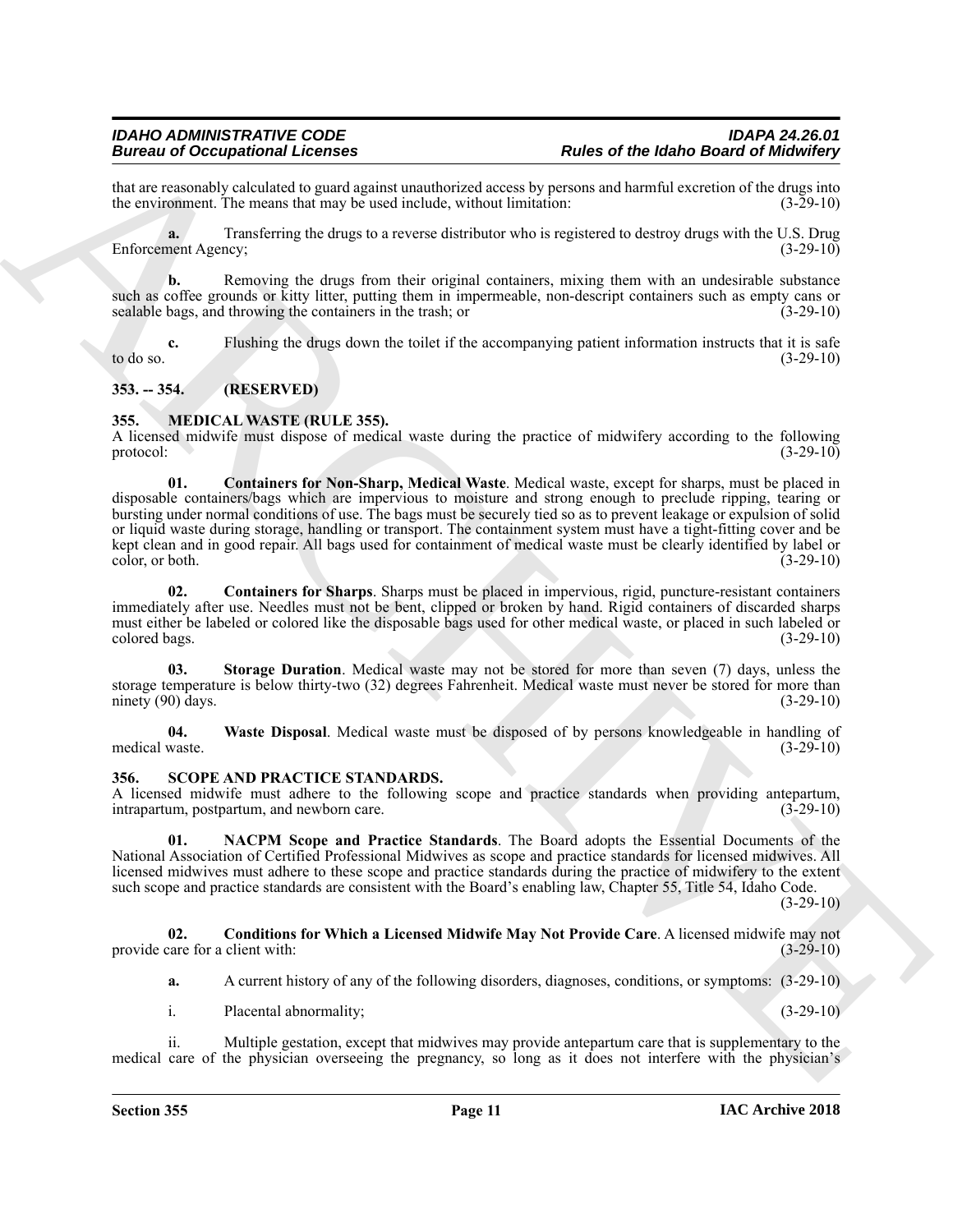**Example the Index of the Index Order Islands Development Contains and the Container of the United Section 2008<br>
Note that the Container of the Container of the Container of the Container of the Container of the Container** recommended schedule of care; (7-1-14) iii. Noncephalic presentation at the onset of labor or rupture of membranes, whichever occurs first; (3-29-10) iv. Birth under thirty-seven and zero-sevenths (37 0/7) weeks and beyond forty-two and zero-sevenths  $(42 0/7)$  weeks'-gestational age; or v. A body mass index of forty (40.0) or higher at the time of conception; (3-29-10) **b.** A past history of any of the following disorders, diagnoses, conditions, or symptoms:  $(3-29-10)$ i. More than one (1) cesarean section, a cesarean section within eighteen (18) months of the estimated due date or any cesarean section that was surgically closed with a classical or vertical uterine incision; (7-1-14) ii. Platelet sensitization, hematological or coagulation disorders; (7-1-14) iii. Prior chemotherapy or radiation treatment for a malignancy; (3-29-10) iv. Previous pre-eclampsia resulting in premature delivery; (3-29-10) v. Cervical insufficiency; (7-1-14) vi. HIV positive status; or (7-1-14)

<span id="page-11-0"></span>vii. Opiate use that places the infant at risk of neonatal abstinence syndrome. (7-1-14)

**03. Conditions for Which a Licensed Midwife May Not Provide Care Without Health Care Provider Involvement**. A licensed midwife may not provide care for a client with a history of the disorders, diagnoses, conditions, or symptoms listed here in Subsection 356.03 unless such disorders, diagnoses, conditions or symptoms are being treated, monitored or managed by a licensed health care provider. Before providing care to such a client, the licensed midwife must notify the client in writing that the client must obtain the described physician care as a condition to the client's eligibility to obtain maternity care from the licensed midwife. The licensed midwife must, additionally, obtain the client's signed acknowledgement that the client has received the written notice. The disorders, diagnoses, conditions, and symptoms are: (7-1-14) disorders, diagnoses, conditions, and symptoms are:

| a.                                      | Diabetes;                                                                               | $(3-29-10)$ |
|-----------------------------------------|-----------------------------------------------------------------------------------------|-------------|
| b.                                      | Thyroid disease;                                                                        | $(3-29-10)$ |
| c.                                      | Epilepsy;                                                                               | $(3-29-10)$ |
| d.                                      | Hypertension;                                                                           | $(3-29-10)$ |
| e.                                      | Cardiac disease;                                                                        | $(3-29-10)$ |
| f.                                      | Pulmonary disease;                                                                      | $(3-29-10)$ |
| g.                                      | Renal disease;                                                                          | $(3-29-10)$ |
| h.                                      | Gastrointestinal disorders;                                                             | $(3-29-10)$ |
| $\lambda$ $\lambda$ $\lambda$ $\lambda$ | Previous major surgery of the pulmonary system, cardiovascular system, urinary tract or | (2.20)      |

gastrointestinal tract; (3-29-1)

**j.** Current abnormal cervical cytology; (3-29-10) (3-29-10)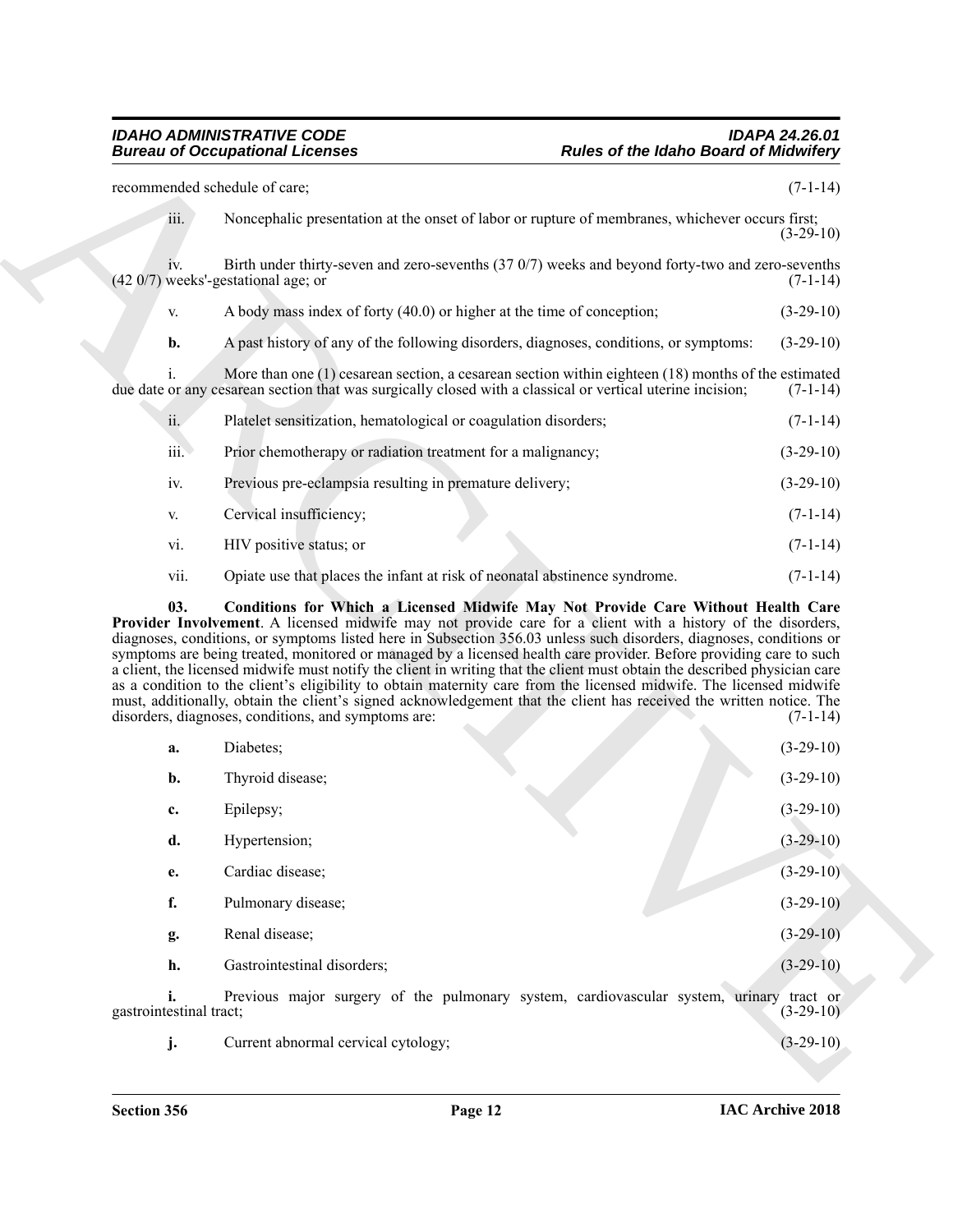### *IDAHO ADMINISTRATIVE CODE IDAPA 24.26.01* **Rules of the Idaho Board of Midwifery**

<span id="page-12-1"></span><span id="page-12-0"></span>

| k. | Sleep apnea;                | $(3-29-10)$ |
|----|-----------------------------|-------------|
| ı. | Previous bariatric surgery; | $(3-29-10)$ |
| m. | Hepatitis;                  | $(7-1-14)$  |

|                     | <b>Bureau of Occupational Licenses</b>                                                                  | <b>Rules of the Idaho Board of Midwifery</b>                                                                                                                                                                                                                                                                                                                                                                                                                                                                                                                                                                                                                                                                 |             |
|---------------------|---------------------------------------------------------------------------------------------------------|--------------------------------------------------------------------------------------------------------------------------------------------------------------------------------------------------------------------------------------------------------------------------------------------------------------------------------------------------------------------------------------------------------------------------------------------------------------------------------------------------------------------------------------------------------------------------------------------------------------------------------------------------------------------------------------------------------------|-------------|
| k.                  | Sleep apnea;                                                                                            |                                                                                                                                                                                                                                                                                                                                                                                                                                                                                                                                                                                                                                                                                                              | $(3-29-10)$ |
| l.                  | Previous bariatric surgery;                                                                             |                                                                                                                                                                                                                                                                                                                                                                                                                                                                                                                                                                                                                                                                                                              | $(3-29-10)$ |
| m.                  | Hepatitis;                                                                                              |                                                                                                                                                                                                                                                                                                                                                                                                                                                                                                                                                                                                                                                                                                              | $(7-1-14)$  |
| n.                  | "history" means a "current history," and "illegal drug use" means "illegal drug abuse or addiction"; or | History of illegal drug use or excessive prescription drug use. For purposes of this Paragraph,                                                                                                                                                                                                                                                                                                                                                                                                                                                                                                                                                                                                              | $(7-1-14)$  |
| 0.<br>by a midwife. |                                                                                                         | Rh or other blood group disorders and a physician determines the pregnancy can safely be attended                                                                                                                                                                                                                                                                                                                                                                                                                                                                                                                                                                                                            | $(7-1-14)$  |
| 04.<br>are:         |                                                                                                         | <b>Conditions for Which a Licensed Midwife Must Recommend Physician Involvement. Before</b><br>providing care for a client with a history of any of the disorders, diagnoses, conditions or symptoms listed in this<br>Subsection 356.04, a licensed midwife must provide written notice to the client that the client is advised to see a<br>physician licensed under Chapter 18, Title 54, Idaho Code, or under an equivalent provision of the law of a state<br>bordering Idaho, during the client's pregnancy. Additionally, the licensed midwife must obtain the client's signed<br>acknowledgement that the client has received the written notice. The disorders, diagnoses, conditions, and symptoms | $(7-1-14)$  |
| a.                  | Previous complicated pregnancy;                                                                         |                                                                                                                                                                                                                                                                                                                                                                                                                                                                                                                                                                                                                                                                                                              | $(3-29-10)$ |
| b.                  | Previous cesarean section;                                                                              |                                                                                                                                                                                                                                                                                                                                                                                                                                                                                                                                                                                                                                                                                                              | $(3-29-10)$ |
| c.                  | Previous pregnancy loss in second or third trimester;                                                   |                                                                                                                                                                                                                                                                                                                                                                                                                                                                                                                                                                                                                                                                                                              | $(3-29-10)$ |
| d.                  | Previous spontaneous premature labor;                                                                   |                                                                                                                                                                                                                                                                                                                                                                                                                                                                                                                                                                                                                                                                                                              | $(3-29-10)$ |
| e.                  | Previous pre-term rupture of membranes;                                                                 |                                                                                                                                                                                                                                                                                                                                                                                                                                                                                                                                                                                                                                                                                                              | $(3-29-10)$ |
| f.                  | Previous pre-eclampsia;                                                                                 |                                                                                                                                                                                                                                                                                                                                                                                                                                                                                                                                                                                                                                                                                                              | $(3-29-10)$ |
| g.                  | Previous hypertensive disease of pregnancy;                                                             |                                                                                                                                                                                                                                                                                                                                                                                                                                                                                                                                                                                                                                                                                                              | $(3-29-10)$ |
| h.                  | Parvo;                                                                                                  |                                                                                                                                                                                                                                                                                                                                                                                                                                                                                                                                                                                                                                                                                                              | $(3-29-10)$ |
| i.                  | Toxo;                                                                                                   |                                                                                                                                                                                                                                                                                                                                                                                                                                                                                                                                                                                                                                                                                                              | $(3-29-10)$ |
| j.                  | CMV;                                                                                                    |                                                                                                                                                                                                                                                                                                                                                                                                                                                                                                                                                                                                                                                                                                              | $(3-29-10)$ |
| k.                  | HSV;                                                                                                    |                                                                                                                                                                                                                                                                                                                                                                                                                                                                                                                                                                                                                                                                                                              | $(3-29-10)$ |
| I.                  | Previous maternal/newborn group b streptococcus infection;                                              |                                                                                                                                                                                                                                                                                                                                                                                                                                                                                                                                                                                                                                                                                                              | $(3-29-10)$ |
| m.                  |                                                                                                         | A body mass index of at least thirty-five (35.0) but less than forty (40.0) at the time of conception;                                                                                                                                                                                                                                                                                                                                                                                                                                                                                                                                                                                                       | $(3-29-10)$ |
| n.                  | Underlying family genetic disorders with potential for transmission; or                                 |                                                                                                                                                                                                                                                                                                                                                                                                                                                                                                                                                                                                                                                                                                              | $(3-29-10)$ |
| $\mathbf{0}$ .      | Psychosocial situations that may complicate pregnancy.                                                  |                                                                                                                                                                                                                                                                                                                                                                                                                                                                                                                                                                                                                                                                                                              | $(3-29-10)$ |
| 05.                 | <b>Conditions for which a Licensed Midwife must Facilitate Hospital Transfer.</b>                       |                                                                                                                                                                                                                                                                                                                                                                                                                                                                                                                                                                                                                                                                                                              | $(3-29-10)$ |
| a.                  | emergency care if the client has any of the following disorders, diagnoses, conditions or symptoms:     | Conditions. A licensed midwife must facilitate the immediate transfer of a client to a hospital for                                                                                                                                                                                                                                                                                                                                                                                                                                                                                                                                                                                                          | $(3-29-10)$ |
| i.                  |                                                                                                         | Maternal fever in labor of more than 100.4 degrees Fahrenheit, in the absence of environmental                                                                                                                                                                                                                                                                                                                                                                                                                                                                                                                                                                                                               |             |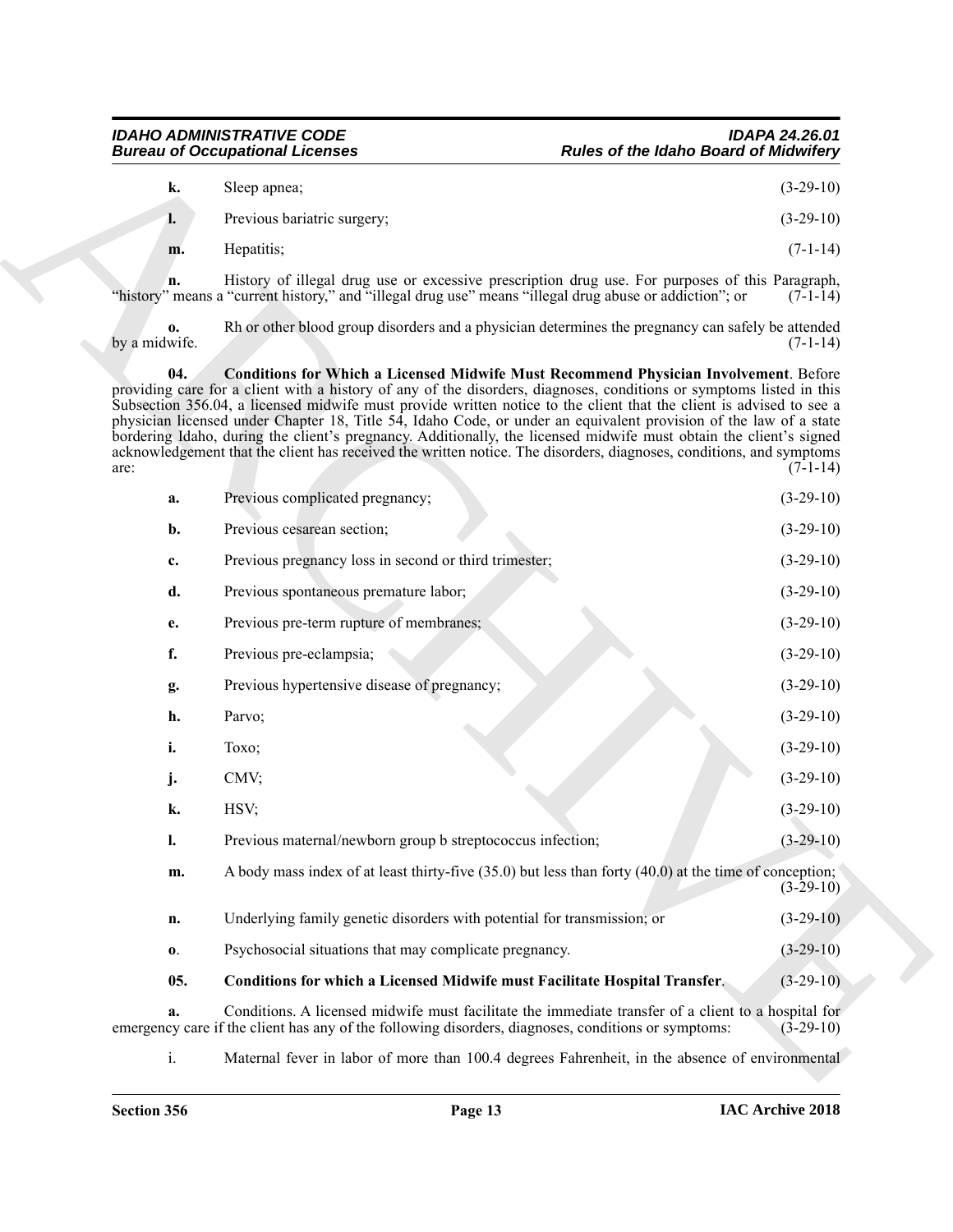### *IDAHO ADMINISTRATIVE CODE IDAPA 24.26.01* **Rules of the Idaho Board of Midwifery**

| V.    | Current spontaneous premature labor;             | $(3-29-10)$ |
|-------|--------------------------------------------------|-------------|
| vi.   | Current pre-term premature rupture of membranes; | $(3-29-10)$ |
| vii.  | Current pre-eclampsia;                           | $(3-29-10)$ |
| viii. | Current hypertensive disease of pregnancy;       | $(3-29-10)$ |
| 1X.   | Continuous uncontrolled bleeding;                | $(3-29-10)$ |

| factors;                     |                                                                           |                                                                                                                                                                                                                                                                                                                                                                                                                                                                           | $(7-1-14)$  |
|------------------------------|---------------------------------------------------------------------------|---------------------------------------------------------------------------------------------------------------------------------------------------------------------------------------------------------------------------------------------------------------------------------------------------------------------------------------------------------------------------------------------------------------------------------------------------------------------------|-------------|
| ii.                          |                                                                           | Suggestion of fetal jeopardy, such as frank bleeding before delivery, any abnormal bleeding (with<br>or without abdominal pain), evidence of placental abruption, meconium with non-reassuring fetal heart tone patterns                                                                                                                                                                                                                                                  |             |
|                              |                                                                           | where birth is not imminent, or abnormal fetal heart tones with non-reassuring patterns where birth is not imminent;                                                                                                                                                                                                                                                                                                                                                      | $(3-29-10)$ |
| 111.                         | unless imminent delivery is safer than transfer;                          | Noncephalic presentation at the onset of labor or rupture of membranes, whichever occurs first,                                                                                                                                                                                                                                                                                                                                                                           | $(7-1-14)$  |
| iv.<br>cesarean section;     |                                                                           | Second stage labor after two (2) hours of initiation of pushing when the mother has had a previous                                                                                                                                                                                                                                                                                                                                                                        | $(3-29-10)$ |
| V.                           | Current spontaneous premature labor;                                      |                                                                                                                                                                                                                                                                                                                                                                                                                                                                           | $(3-29-10)$ |
| vi.                          | Current pre-term premature rupture of membranes;                          |                                                                                                                                                                                                                                                                                                                                                                                                                                                                           | $(3-29-10)$ |
| vii.                         | Current pre-eclampsia;                                                    |                                                                                                                                                                                                                                                                                                                                                                                                                                                                           | $(3-29-10)$ |
| viii.                        | Current hypertensive disease of pregnancy;                                |                                                                                                                                                                                                                                                                                                                                                                                                                                                                           | $(3-29-10)$ |
| ix.                          | Continuous uncontrolled bleeding;                                         |                                                                                                                                                                                                                                                                                                                                                                                                                                                                           | $(3-29-10)$ |
| X.<br>antihemorrhagic agent; |                                                                           | Bleeding that necessitates the administration of more than two (2) doses of oxytocin or other                                                                                                                                                                                                                                                                                                                                                                             | $(3-29-10)$ |
| xi.                          | Delivery injuries to the bladder or bowel;                                |                                                                                                                                                                                                                                                                                                                                                                                                                                                                           | $(3-29-10)$ |
| xii.                         | Grand mal seizure;                                                        |                                                                                                                                                                                                                                                                                                                                                                                                                                                                           | $(3-29-10)$ |
| xiii.                        | Uncontrolled vomiting;                                                    |                                                                                                                                                                                                                                                                                                                                                                                                                                                                           | $(3-29-10)$ |
| xiv.                         | Coughing or vomiting of blood;                                            |                                                                                                                                                                                                                                                                                                                                                                                                                                                                           | $(3-29-10)$ |
| XV.                          | Severe chest pain; or                                                     |                                                                                                                                                                                                                                                                                                                                                                                                                                                                           | $(3-29-10)$ |
| XVI.                         | Sudden onset of shortness of breath and associated labored breathing.     |                                                                                                                                                                                                                                                                                                                                                                                                                                                                           | $(3-29-10)$ |
| b.<br>must include:          |                                                                           | Plan for Emergency Transfer and Transport. When facilitating a transfer under Subsection 356.05,<br>the licensed midwife must notify the hospital when the transfer is initiated, accompany the client to the hospital, if<br>feasible, or communicate by telephone with the hospital if the licensed midwife is unable to be present personally.<br>The licensed midwife must also ensure that the transfer of care is accompanied by the client's medical record, which | $(3-29-10)$ |
| i.                           | The client's name, address, and next of kin contact information;          |                                                                                                                                                                                                                                                                                                                                                                                                                                                                           | $(3-29-10)$ |
| ii.                          | A list of diagnosed medical conditions;                                   |                                                                                                                                                                                                                                                                                                                                                                                                                                                                           | $(3-29-10)$ |
| iii.                         | A list of prescription or over the counter medications regularly taken;   |                                                                                                                                                                                                                                                                                                                                                                                                                                                                           | $(3-29-10)$ |
| iv.                          | A history of previous allergic reactions to medications; and              |                                                                                                                                                                                                                                                                                                                                                                                                                                                                           | $(3-29-10)$ |
| V.                           | description of the care provided by the licensed midwife before transfer. | If feasible, the licensed midwife's assessment of the client's current medical condition and                                                                                                                                                                                                                                                                                                                                                                              | $(3-29-10)$ |
| c.                           |                                                                           | Transfer or Termination of Care. A midwife who deems it necessary to transfer or terminate care<br>pursuant to the laws and rules of the Board or for any other reason shall transfer or terminate care and shall not be                                                                                                                                                                                                                                                  |             |

| 1.   | The client's name, address, and next of kin contact information;        | $(3-29-10)$ |
|------|-------------------------------------------------------------------------|-------------|
| ii.  | A list of diagnosed medical conditions;                                 | $(3-29-10)$ |
| iii. | A list of prescription or over the counter medications regularly taken; | $(3-29-10)$ |
| iv.  | A history of previous allergic reactions to medications; and            | $(3-29-10)$ |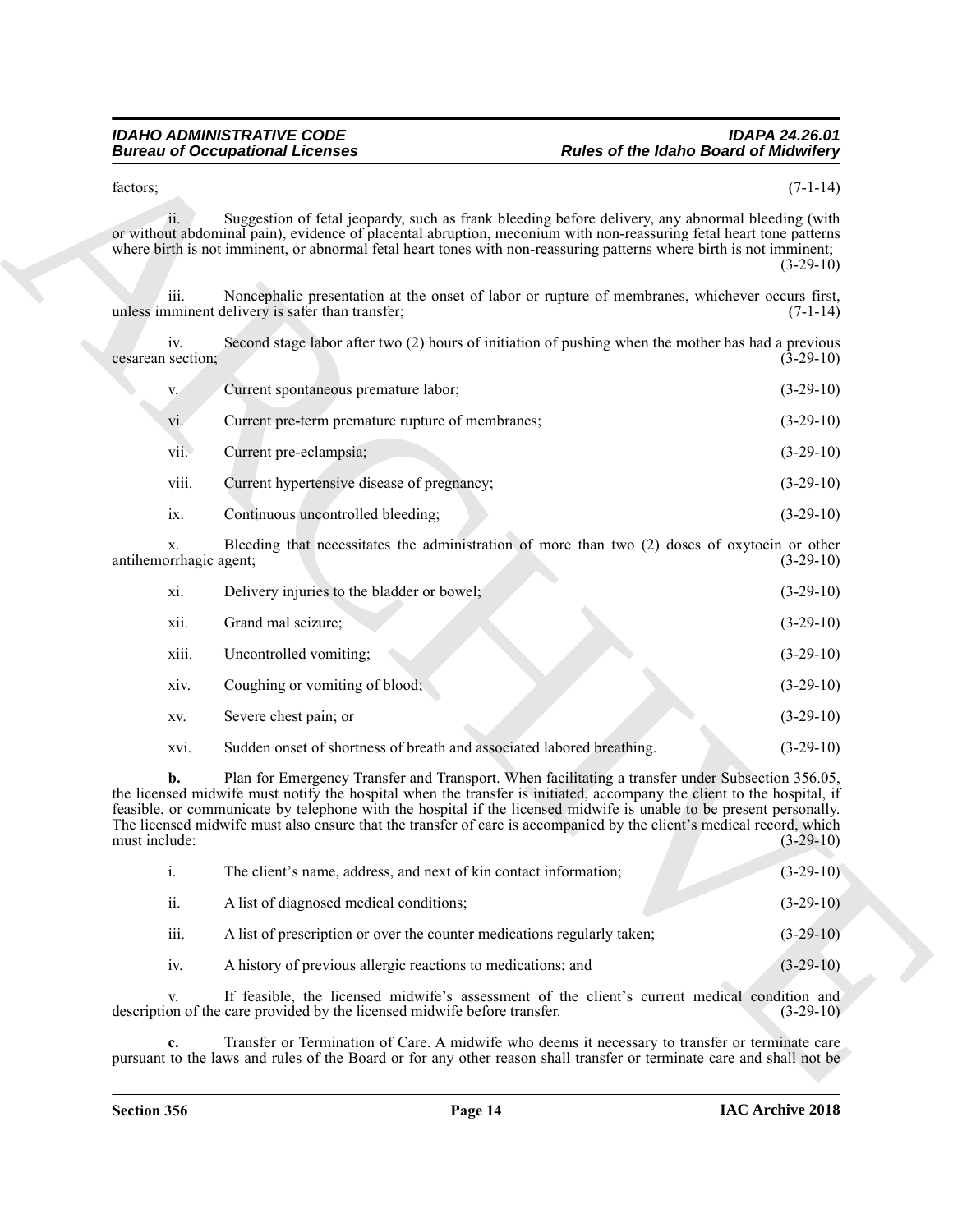### <span id="page-14-0"></span>**357. -- 359. (RESERVED)**

### <span id="page-14-4"></span><span id="page-14-2"></span><span id="page-14-1"></span>**360. NEWBORN TRANSFER OF CARE OR CONSULTATION (RULE 360).**

|                                                                                                                                                                                                                                                                                                                                                                                                                   | <b>Bureau of Occupational Licenses</b>                                            | <b>Rules of the Idaho Board of Midwifery</b>                                                                                                                                                                           |             |  |
|-------------------------------------------------------------------------------------------------------------------------------------------------------------------------------------------------------------------------------------------------------------------------------------------------------------------------------------------------------------------------------------------------------------------|-----------------------------------------------------------------------------------|------------------------------------------------------------------------------------------------------------------------------------------------------------------------------------------------------------------------|-------------|--|
| regarded as having abandoned care or wrongfully terminated services. Before nonemergent discontinuing of services,<br>the midwife shall notify the client in writing, provide the client with names of licensed physicians and contact<br>information for the nearest hospital emergency room and offer to provide copies of medical records regardless of<br>whether copying costs have been paid by the client. |                                                                                   |                                                                                                                                                                                                                        | $(7-1-14)$  |  |
| $357. - 359.$                                                                                                                                                                                                                                                                                                                                                                                                     | (RESERVED)                                                                        |                                                                                                                                                                                                                        |             |  |
| 360.                                                                                                                                                                                                                                                                                                                                                                                                              | <b>NEWBORN TRANSFER OF CARE OR CONSULTATION (RULE 360).</b>                       |                                                                                                                                                                                                                        |             |  |
| 01.                                                                                                                                                                                                                                                                                                                                                                                                               | immediate transfer of a newborn to a hospital for emergency care:                 | Newborn Transfer of Care. Conditions for which a licensed midwife must facilitate the                                                                                                                                  | $(4-11-15)$ |  |
| a.                                                                                                                                                                                                                                                                                                                                                                                                                | retracting for more than one $(1)$ hour.                                          | Respiratory distress defined as respiratory rate greater than eighty (80) or grunting, flaring, or                                                                                                                     | $(4-11-15)$ |  |
| $\mathbf{b}$ .                                                                                                                                                                                                                                                                                                                                                                                                    |                                                                                   | Any respiratory distress following delivery with moderate to thick meconium stained fluid.                                                                                                                             | $(4-11-15)$ |  |
| c.                                                                                                                                                                                                                                                                                                                                                                                                                | Central cyanosis or pallor for more than ten (10) minutes.                        |                                                                                                                                                                                                                        | $(4-11-15)$ |  |
| d.                                                                                                                                                                                                                                                                                                                                                                                                                | Apgar score of six $(6)$ or less at five $(5)$ minutes of age.                    |                                                                                                                                                                                                                        | $(4-11-15)$ |  |
| e.                                                                                                                                                                                                                                                                                                                                                                                                                | Abnormal bleeding.                                                                |                                                                                                                                                                                                                        | $(4-11-15)$ |  |
| f.                                                                                                                                                                                                                                                                                                                                                                                                                |                                                                                   | Any condition requiring more than $six(6)$ hours of continuous, immediate postpartum evaluation.                                                                                                                       | $(4-11-15)$ |  |
| g.                                                                                                                                                                                                                                                                                                                                                                                                                | Any vesicular skin lesions.                                                       |                                                                                                                                                                                                                        | $(4-11-15)$ |  |
| h.                                                                                                                                                                                                                                                                                                                                                                                                                | Seizure-like activity.                                                            |                                                                                                                                                                                                                        | $(4-11-15)$ |  |
| i.                                                                                                                                                                                                                                                                                                                                                                                                                | Any bright green emesis.                                                          |                                                                                                                                                                                                                        | $(4-11-15)$ |  |
| immediately following birth.                                                                                                                                                                                                                                                                                                                                                                                      |                                                                                   | Poor feeding effort due to lethargy or disinterest in nursing for more than two (2) hours                                                                                                                              | $(4-11-15)$ |  |
| 02.<br>Physician Assistant):                                                                                                                                                                                                                                                                                                                                                                                      |                                                                                   | Newborn Consultation Required. Conditions for which a licensed midwife must consult a<br>Pediatric Provider (Neonatologist, Pediatrician, Family Practice Physician, Advanced Practice Registered Nurse, or            | $(4-11-15)$ |  |
|                                                                                                                                                                                                                                                                                                                                                                                                                   | than fifteen $(15)$ minutes apart.                                                | Temperature instability, defined as a rectal temperature less than ninety-six point eight (96.8)<br>degrees Fahrenheit or greater than one hundred point four (100.4) degrees Fahrenheit documented two (2) times more | $(4-11-15)$ |  |
| b.                                                                                                                                                                                                                                                                                                                                                                                                                |                                                                                   | Murmur lasting more than twenty-four (24) hours immediately following birth.                                                                                                                                           | $(4-11-15)$ |  |
| c.                                                                                                                                                                                                                                                                                                                                                                                                                | Cardiac arrhythmia.                                                               |                                                                                                                                                                                                                        | $(4-11-15)$ |  |
| d.                                                                                                                                                                                                                                                                                                                                                                                                                | Congenital anomalies.                                                             |                                                                                                                                                                                                                        | $(4-11-15)$ |  |
| e.                                                                                                                                                                                                                                                                                                                                                                                                                | Birth injury.                                                                     |                                                                                                                                                                                                                        | $(4-11-15)$ |  |
| f.                                                                                                                                                                                                                                                                                                                                                                                                                | thousand five hundred (2,500) grams, smooth soles of feet, or immature genitalia. | Clinical evidence of prematurity, including but not limited to, low birth weight of less than two                                                                                                                      | $(4-11-15)$ |  |
|                                                                                                                                                                                                                                                                                                                                                                                                                   |                                                                                   |                                                                                                                                                                                                                        |             |  |

<span id="page-14-3"></span>

| b. | Murmur lasting more than twenty-four (24) hours immediately following birth. | $(4-11-15)$ |
|----|------------------------------------------------------------------------------|-------------|
| c. | Cardiac arrhythmia.                                                          | $(4-11-15)$ |
|    | Congenital anomalies.                                                        | $(4-11-15)$ |
| e. | Birth injury.                                                                | $(4-11-15)$ |
|    |                                                                              |             |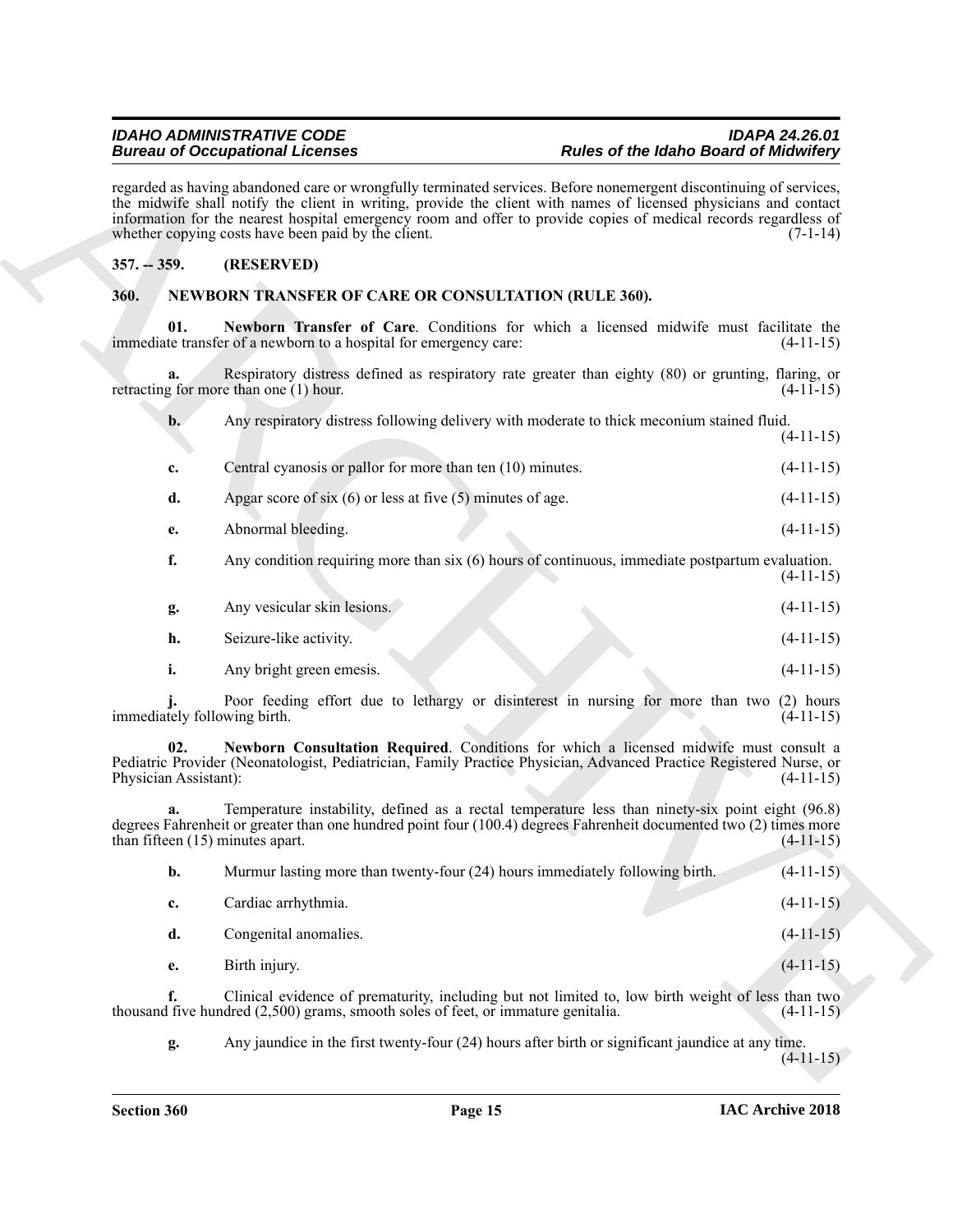| <b>Bureau of Occupational Licenses</b> |                                                                                                                                                                                                                                                                                                                                                                                                 | <b>Rules of the Idaho Board of Midwifery</b> |               |
|----------------------------------------|-------------------------------------------------------------------------------------------------------------------------------------------------------------------------------------------------------------------------------------------------------------------------------------------------------------------------------------------------------------------------------------------------|----------------------------------------------|---------------|
| h.                                     | No stool for more than twenty-four (24) hours immediately following birth.                                                                                                                                                                                                                                                                                                                      |                                              | $(4-11-15)$   |
| i.                                     | No urine output for more than twenty-four (24) hours.                                                                                                                                                                                                                                                                                                                                           |                                              | $(4-11-15)$   |
|                                        | Development of persistent poor feeding effort at any time.                                                                                                                                                                                                                                                                                                                                      |                                              | $(4-11-15)$   |
| $361. - 449.$                          | (RESERVED)                                                                                                                                                                                                                                                                                                                                                                                      |                                              |               |
| 450.                                   | UNPROFESSIONAL CONDUCT (RULE 450).                                                                                                                                                                                                                                                                                                                                                              |                                              |               |
| 01.<br>following:                      | Standards of Conduct. If a licensed midwife or an applicant for licensure, renewal, or<br>reinstatement has engaged in unprofessional conduct, the Board may refuse to issue, renew, or reinstate the<br>applicant's license and may discipline the licensee. Unprofessional conduct includes, without limitation, any of the                                                                   |                                              | $(4-7-11)$    |
| medical record;                        | Disregarding a client's dignity or right to privacy as to her person, condition, possessions, or                                                                                                                                                                                                                                                                                                |                                              | $(3-29-10)$   |
| b.<br>court of law;                    | Breaching any legal requirement of confidentiality with respect to a client, unless ordered by a                                                                                                                                                                                                                                                                                                |                                              | $(3-29-10)$   |
|                                        | Submitting a birth certificate known by the licensed midwife to be false or fraudulent, or willfully<br>making or filing false or incomplete reports or records in the practice of midwifery;                                                                                                                                                                                                   |                                              | $(3-29-10)$   |
| d.                                     | Failing to provide information sufficient to allow a client to give fully informed consent; (3-29-10)                                                                                                                                                                                                                                                                                           |                                              |               |
| e.                                     | Engaging in the practice of midwifery while impaired because of the use of alcohol or drugs;                                                                                                                                                                                                                                                                                                    |                                              | $(3-29-10)$   |
| f.<br>jurisdiction;                    | Having a license suspended, revoked, or otherwise disciplined in this or any other state or                                                                                                                                                                                                                                                                                                     |                                              | $(4-7-11)$    |
|                                        | Having been convicted of any felony, or of a lesser crime that reflects adversely on the person's<br>fitness to be a licensed midwife. Such lesser crimes include, but are not limited to, any crime involving the delivery of<br>health care services, dishonesty, misrepresentation, theft, or an attempt, conspiracy or solicitation of another to<br>commit a felony or such lesser crimes. |                                              | $(4-7-11)$    |
| h.                                     | Violating any standards of conduct set forth in these rules, whether or not specifically labeled as<br>such, and including without limitation any scope and practice standards, record-keeping requirements, notice<br>requirements, or requirements for documenting informed consent.                                                                                                          |                                              | $(3-29-10)$   |
| 02.                                    | <b>Discipline.</b> If the Board determines that a licensed midwife has engaged in unprofessional conduct,<br>it may impose discipline against the licensed midwife that includes, without limitation, the following:                                                                                                                                                                            |                                              | $(4 - / -11)$ |
| a.<br>health care provider;            | Require that a licensed midwife practice midwifery under the supervision of another health care<br>provider. The Board may specify the nature and extent of the supervision and may require the licensed midwife to<br>enter into a consultation, collaboration, proctoring, or supervisory agreement, written or otherwise, with the other                                                     |                                              | $(3-29-10)$   |
| b.                                     | Suspend or revoke a license;                                                                                                                                                                                                                                                                                                                                                                    |                                              | $(3-29-10)$   |
| c.<br>laws and rules; and              | Impose a civil fine not to exceed one thousand dollars (\$1,000) for each violation of the Board's                                                                                                                                                                                                                                                                                              |                                              | $(3-29-10)$   |
| d.                                     | Order payment of the costs and fees incurred by the Board for the investigation and prosecution of<br>the violation of the Board's laws and rules.                                                                                                                                                                                                                                              |                                              | $(3-29-10)$   |
| $451. - 999.$                          | (RESERVED)                                                                                                                                                                                                                                                                                                                                                                                      |                                              |               |

### <span id="page-15-5"></span><span id="page-15-3"></span><span id="page-15-1"></span><span id="page-15-0"></span>**450. UNPROFESSIONAL CONDUCT (RULE 450).**

### <span id="page-15-4"></span><span id="page-15-2"></span>**451. -- 999. (RESERVED)**

**Section 450 Page 16**